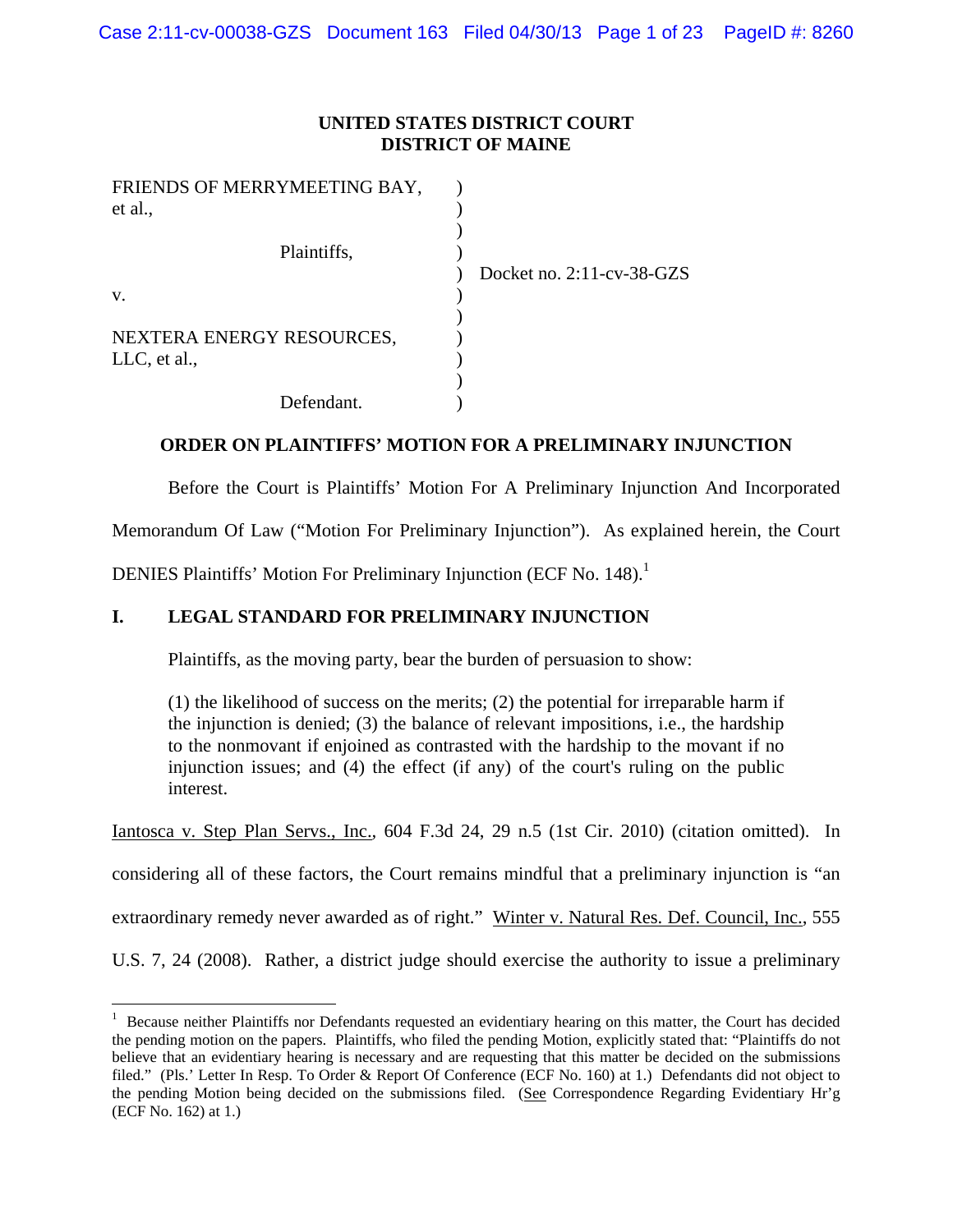injunction "sparingly." Mass. Coal. of Citizens with Disabilities v. Civil Def. Agency & Office of Emergency Preparedness of Com. of Mass., 649 F.2d 71, 76 n.7 (1st Cir. 1981). Generally, likelihood of success on the merits is considered the "most important part of the preliminary injunction assessment." Jean v. Mass. State Police*,* 492 F.3d 24, 27 (1st Cir. 2007). However, a court may also consider injunctive relief based on a very significant showing of irreparable harm. See Ty, Inc. v. Jones Group, Inc., 237 F.3d 891, 895 (7th Cir. 2001) (explaining that the preliminary injunction "process involves engaging in . . . the sliding scale approach; the more likely the plaintiff will succeed on the merits, the less the balance of irreparable harms need favor the plaintiff's position"). Any such showing of irreparable harm must be "grounded on something more than conjecture, surmise, or a party's unsubstantiated fears of what the future may have in store." Charlesbank Equity Fund II v. Blinds to Go*,* 370 F.3d 151, 162 (1st Cir. 2004).

## **II. BACKGROUND**

This case arises out of the interaction between an endangered species, the Atlantic salmon, and four dams (collectively, the "Projects") located on two rivers in Maine, the Kennebec and Androscoggin Rivers. Atlantic salmon are born in fresh water, migrate to the ocean and return to fresh water to spawn. Adult Atlantic salmon return from the ocean to their native rivers and migrate upstream in the Kennebec and Androscoggin Rivers between May and October. Smolts<sup>2</sup> migrate downstream in the Kennebec and Androscoggin Rivers in the spring

<sup>&</sup>lt;sup>2</sup> Three to six weeks after Atlantic salmon eggs hatch, young salmon emerge from their redds, or series of nests, seeking food. At that point, they are called "fry." Fry quickly develop into "parr," with camouflaging vertical stripes. The parr feed and grow for one to three years in their native streams or rivers before undergoing a series of physiological and morphological changes to become "smolts" ready to enter salt water. Smolts migrate downstream to the ocean where they develop over one to three years into mature adult salmon before returning to fresh water to complete the spawning cycle. Post-spawning adult salmon are called "kelts."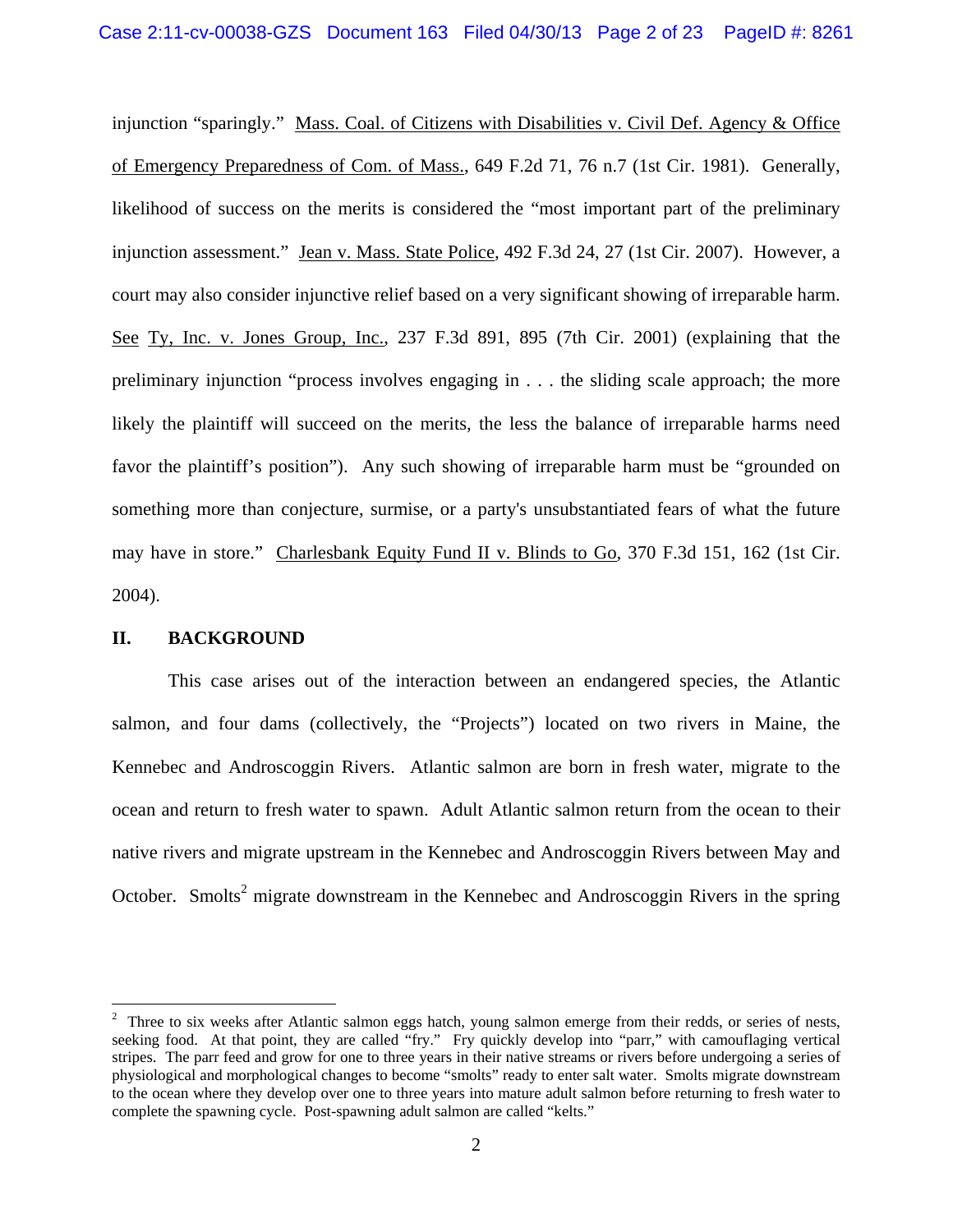en route to the ocean. In June of 2009, the Atlantic salmon populations of these two rivers were designated as endangered under the Endangered Species Act, 16 U.S.C. §§ 1531-44 ("ESA").

On the Kennebec and Androscoggin Rivers, downstream migrating smolts encounter several hydroelectric projects. The Lockwood Project, the Shawmut Project and the Weston Project are three dams located on the mainstem Kennebec River. The Brunswick Project is the first hydroelectric project upstream of the Merrymeeting Bay on the Androscoggin River. Defendant Merimil Limited Partnership owns these four Projects and holds the Federal Energy Regulatory Commission ("FERC") License to operate each of these dams.<sup>3</sup> (See Assented To Mot. To Substitute Brookfield Renewable Services Maine, LLC, As A Def. (ECF No. 157) at 1- 2.)

While four dams are at issue in this case, there are other upstream dams located along these rivers. Specifically, the Hydro Kennebec hydroelectric dam (the "Hydro Kennebec Dam") is located on the Kennebec River, and the Pejepscot hydroelectric dam (the "Pejepscot Dam") and Worumbo hydroelectric dam (the "Worumbo Dam") are located on the Androscoggin Rivers. The effects of those dams on Atlantic salmon were litigated before this Court in related cases. Each of those three dams received an incidental take statement ("ITS") pursuant to Section 7 of the Endangered Species Act within the last year, authorizing a specific level of Atlantic salmon takings at each dam and exempting those takings from liability under the ESA. (See Friends Of Merrymeeting Bay v. Brookfield Power US Asset Mgmt., LLC, No. 1:11-cv-35, Order On Renewed Motion To Dismiss (ECF No. 143) at 6-7 (stating that the Hydro Kennebec

<sup>3</sup> On March 1, 2013, now-terminated Defendants NextEra Energy Resources, LLC and NextEra Energy Maine Operating Services, LLC transferred their interest in Defendants FPL Energy Maine Hydro LLC, and Merimil Limited Partnership to Brookfield Renewable Services Maine, LLC. (See Assented To Mot. To Substitute Brookfield Renewable Services Maine, LLC, As A Def. (ECF No. 157) at 1-2.) Accordingly, Defendants in this case are now Merimil Limited Partnership, FPL Energy Maine Hydro, LLC and Brookfield Renewable Services Maine, LLC (collectively, "Defendants"). (See id.)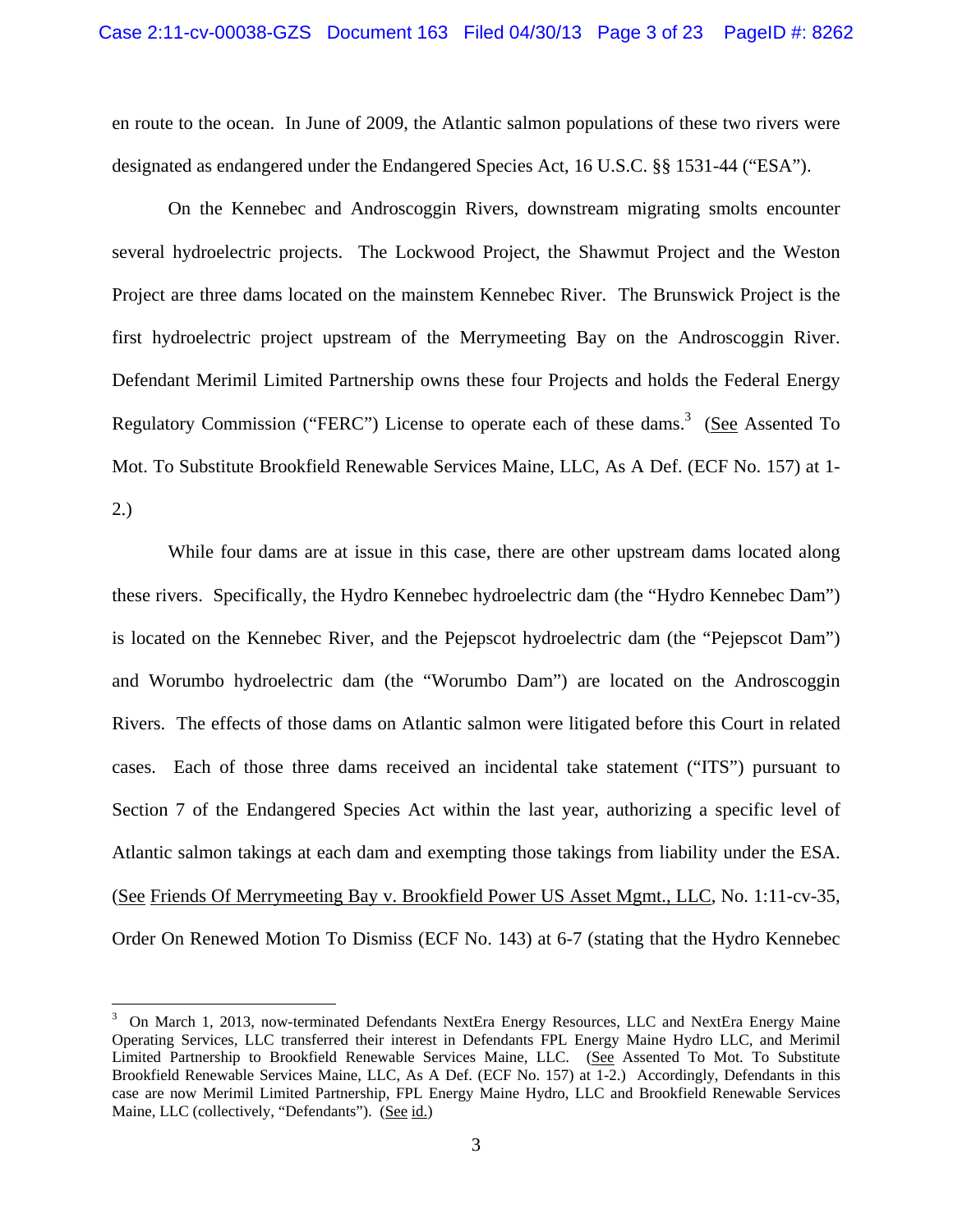Dam received its ITS on September 17, 2012); Friends Of Merrymeeting Bay v. Miller Hydro Group, No. 2:11-cv-36, Order On Renewed Motion To Dismiss (ECF No. 110) at 6 (stating that the Worumbo Dam received its ITS on October 18, 2012); Friends Of Merrymeeting Bay v. Topsham Hydro Partners Limited P'ship, No. 2:11-cv-37 (ECF No. 112) at 6 (stating that the Pejepscot Dam received its ITS on September 19, 2012).)

Defendants do not have incidental take authority that would exempt any taking of Atlantic salmon at the Projects from ESA liability. See 16 U.S.C. §§ 1536(o)(2), 1539. However, for a number of years, Defendants had been in the process of applying for an incidental take permit under ESA Section 10 to cover the operation of the dams. On January 11, 2013, prior to the Court's issuance of the Order On Cross Motions For Summary Judgment (ECF No. 132) ("Order On Summary Judgment"), Defendants notified the National Marine Fisheries Service ("NMFS") that they had decided to pursue incidental take authorization under Section 7 for an interim period spanning 2013-2019, rather than incidental take authorization under Section 10. (Decl. Of Kevin Bernier In Supp. Of Defs.' Opp'n To Mot. For Prelim. Inj. (ECF No. 158-1) ("Bernier Decl.") ¶ 2.) On February 12, 2013, Defendants provided NMFS with a draft biological assessment ("BA") and interim species protection plan ("ISPP"), and on February 21, 2013, Defendants submitted the draft BA and ISPP to FERC. (Id. ¶ 7, 12.) The issuance of an ITS that will cover the Projects is expected by the end of July, 2013.

Detailed in the draft BA and ISPP are smolt studies to be conducted at the Projects during the spring 2013 migration season. (Bernier Decl. ¶ 11; Feb. 20, 2013 Ltr. from Chad P. Clark, Vice President FPL Energy Maine Hydro LLC to Jeff Murphy, NOAA's National Marine Fisheries Service (ECF No. 158-11) at 1-2.) The studies call for six paired releases of hatcheryraised smolts at each of the Projects "with releases frequent enough to ensure that the entire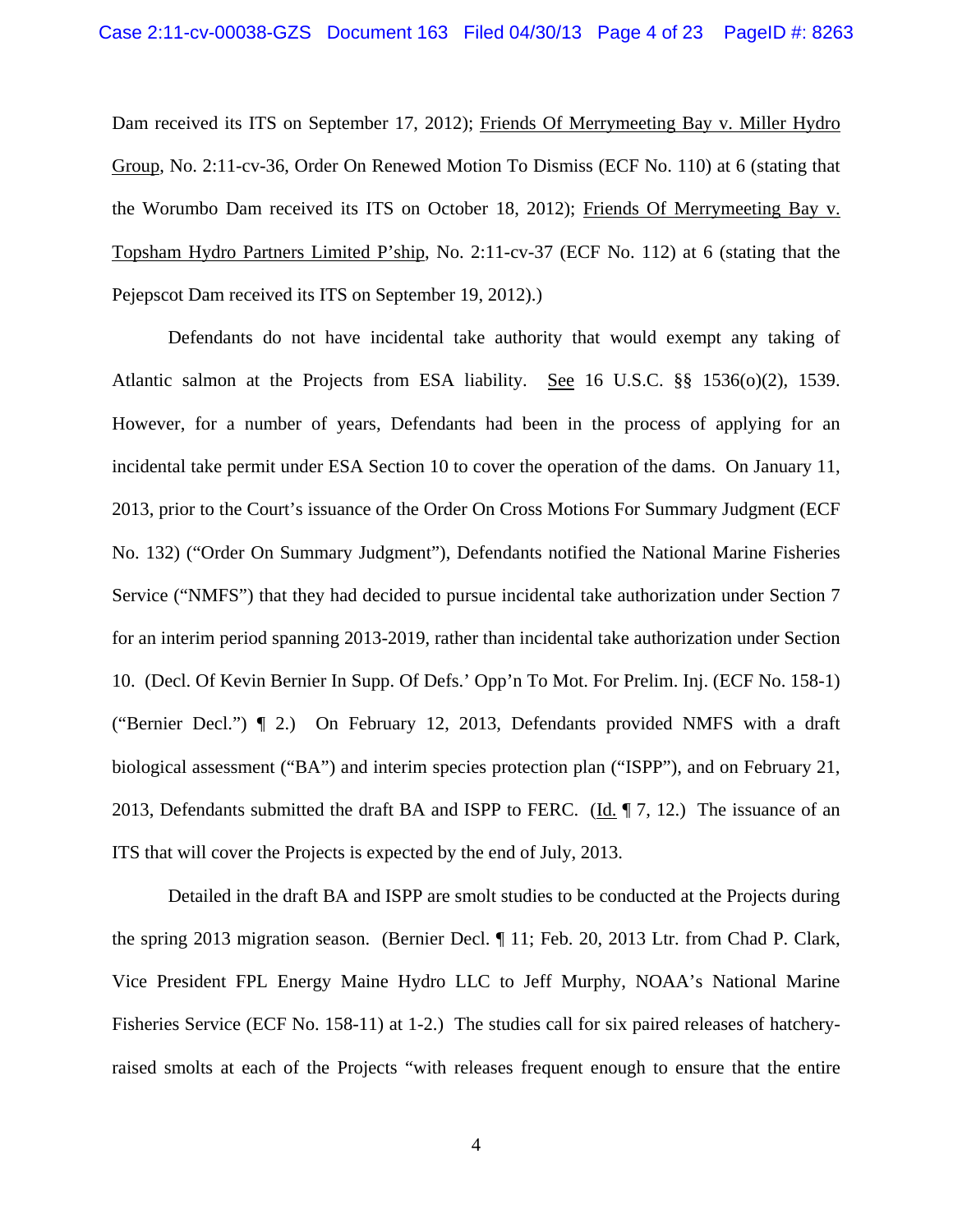spring 2013 migration period is represented." (Bernier Decl. ¶ 14.) Releases of radio-tagged fish will begin at the most upstream Kennebec River dam, the Weston Project, at the outset of the migration period when the water temperature around the projects reaches approximately 10 degrees Celsius, which may be as early as late April or as late as early May. (Id.) Subsequent releases will occur at the next downstream dams in sequence and are expected to involve a 2-3 day period for each trial. An identical study protocol will be used at the Brunswick Project on the Kennebec River. (Id.) The stated purpose of the studies is to "evaluate Project survival for Atlantic salmon smolts at the Lockwood, Shawmut and Weston Projects. . . . This information will be valuable in evaluating whether potential passage delays or mortalities may be occurring and directing efforts to improve passage through the Projects." (Atlantic Salmon Passage Study Plan For the FPL Energy Maine Hydro Kennebec River Hydro Projects (ECF No. 158-20) ("Study Plan") at PageID # 8136.) Jeff Murphy of NMFS stated that "NMFS certainly supports conducting smolt studies at the [P]rojects this spring. The proposed studies are consistent with the ISPP that we recently reviewed and will be filed with FERC." (Feb. 20, 2013 E-mail from Jeff Murphy to Robert Richter (ECF No. 158-20) at 1.)

#### **III. PROCEDURAL BACKGROUND**

 Plaintiffs initiated this case on January 1, 2011. (Complaint (ECF No. 1).) On May 10, 2011, Plaintiffs filed their Amended Complaint (ECF No. 27) asserting causes of action under the ESA (Count I) and the Clean Water Act (Count II) against Defendants. On May 25 and 26, 2012, Defendants and Plaintiffs moved for full and partial summary judgment, respectively. (ECF Nos. 88 & 94.) At no time during the first two and a half years of this case did Plaintiffs request a preliminary injunction to protect Atlantic salmon smolts during the spring or fall migration seasons.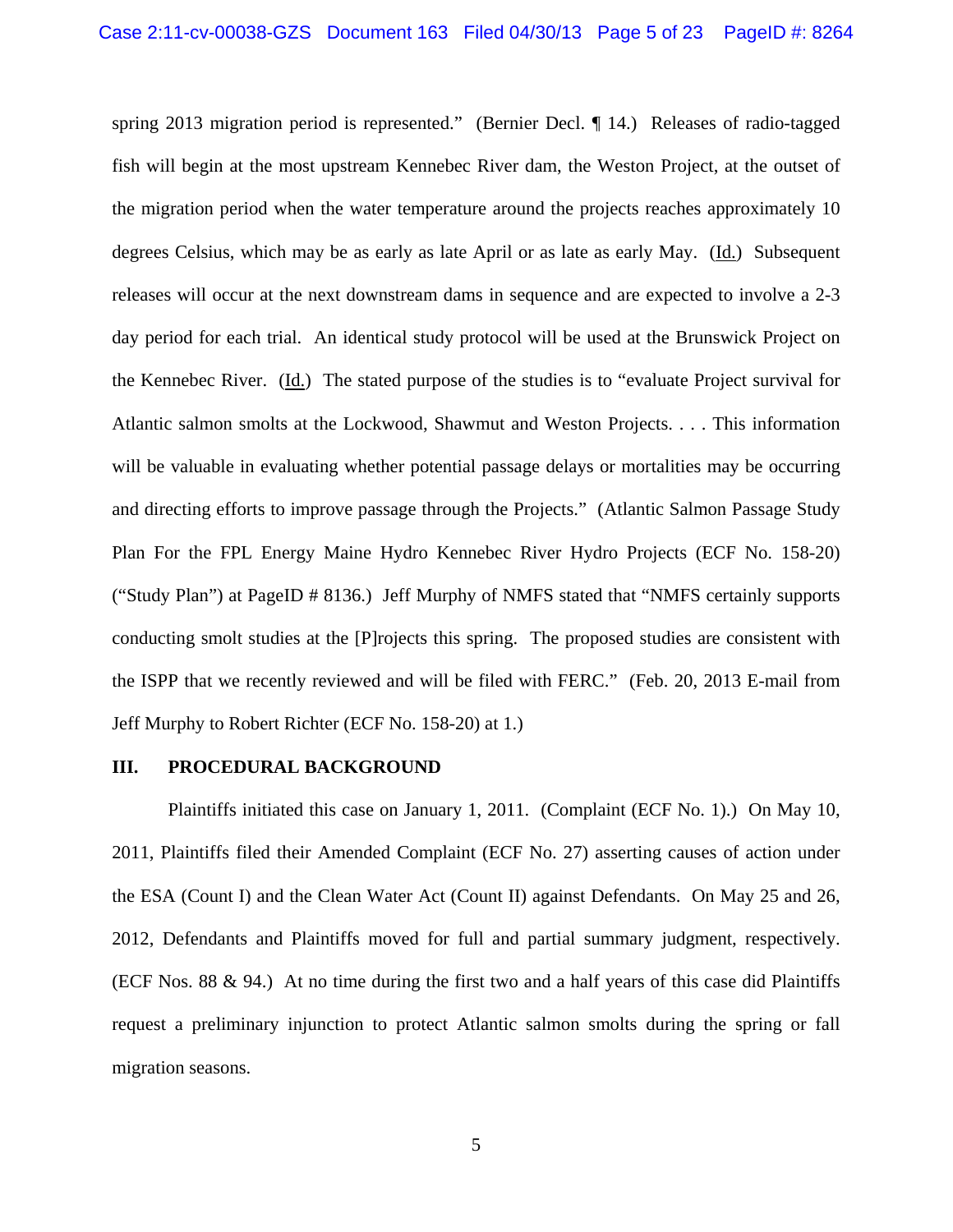Nonetheless, via the pending Motion For Preliminary Injunction, Plaintiffs request that

the Court enter the following order:

Defendants shall halt the operations of all turbines at their Weston, Shawmut, and Lockwood hydroelectric projects on the Kennebec River, and their Brunswick project on the Androscoggin River, during the entirety of the downstream migration season of Atlantic salmon smolts this spring (from April 15 through June 5); provided that Defendants may apply to the Court for permission to operate specific turbines at specific projects for only those limited periods of time necessary for the collection of turbine mortality data as required by the National Marine Fisheries Services ("NMFS") and must, during any such periods of time, increase flow to bypass and spill gates to the maximum levels described in NextEra's 2012 smolt passage study.

(Motion For Preliminary Injunction at 1.)

Plaintiffs filed this first request for preliminary injunctive relief on March 14, 2013, more than two years after filing their initial Complaint. The Court notes that Plaintiffs first informed the Court of their intent to seek a preliminary injunction on February 22, 2013. (See Joint Status Report (ECF No. 135) at 1.) This information was provided pursuant to the Court's January 14, 2013 Procedural Order, which directed the parties to indicate whether they were prepared to proceed to trial in light of the Court's rulings on the cross motions for summary judgment. Because Plaintiffs at no time requested expedited briefing on the March 14, 2013 Motion for Preliminary Injunction, the briefing has followed the Court's standard schedule resulting in the motion being taken under advisement on April 12, 2013.

## **IV. DISCUSSION**

## **A. Likelihood Of Success On The Merits**

Count I of Plaintiffs' Amended Complaint (ECF No. 27) asserts that Defendants engage in illegal "takes" of Atlantic salmon via operation of the Projects in violation of the ESA. Thus, the Court begins its inquiry on the Motion For Preliminary Injunction by examining whether Plaintiffs are likely to succeed on the merits of their claim. See Esso Standard Oil Co. (Puerto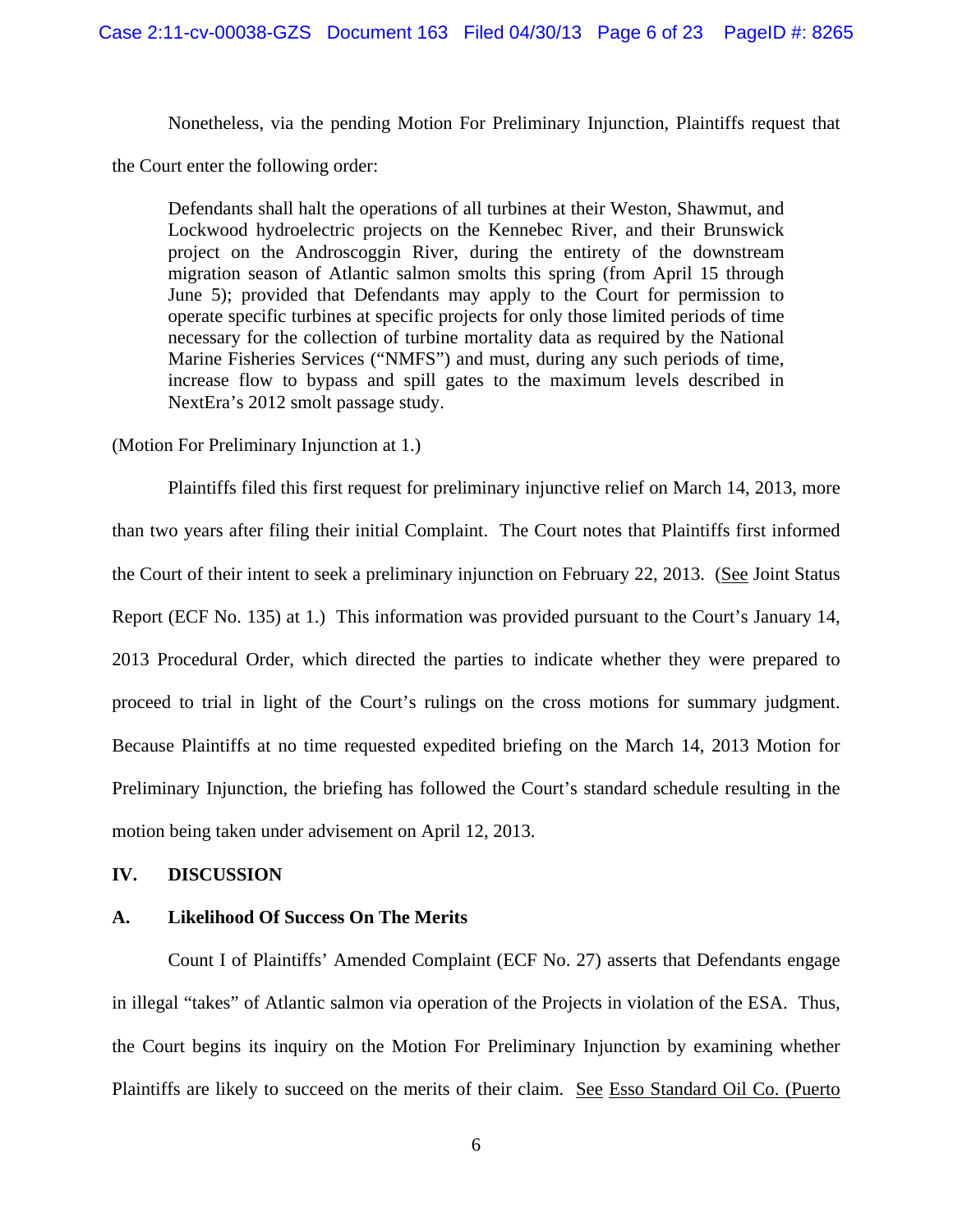Rico) v. Monroig-Zayas, 445 F.3d 13, 18 (1st Cir. 2006) (stating that "[t]he sine qua non of this four-part inquiry is likelihood of success on the merits").

 Section 9 of the ESA makes it unlawful for any person to "take" any threatened or endangered species of fish or wildlife within the United States, unless an incidental take authority is obtained pursuant to Section 7 or Section 10 of the ESA. 16 U.S.C. §§ 1536, 1539. "Take" is defined to mean "harass, harm, pursue, hunt, shoot, wound, kill, trap, capture, or collect, or to attempt to engage in any such conduct." Id. § 1532(19). The definition of "take" was intended to "apply broadly to cover indirect as well as purposeful actions." Babbit v. Sweet Home Chapter Of Cmtys. For A Greater Or., 515 U.S. 687, 704 (1995). The Secretary of the Interior has defined "harm" in the definition of "take" to mean: "an act which actually kills or injures wildlife. Such act may include significant habitat modification or degradation where it actually kills or injures wildlife by significantly impairing essential behavioral patterns, including breeding, feeding or sheltering." 50 C.F.R. § 17.3; see also Babbit, 515 U.S. at 708.

 In the First Circuit, "[t]he proper standard for establishing a taking under the ESA, far from being a numerical probability of harm, has been unequivocally defined as a showing of 'actual harm.'" American Bald Eagle v. Bhatti, 9 F.3d 163, 165 (1st Cir. 1993). In Bhatti, the First Circuit declined to find a taking where Plaintiffs challenged a deer hunt on the Quabbin Reservation in Eastern Massachusetts on the ground that it posed a significant risk to the bald eagles at the Quabbin Reservation in violation of the ESA. Id. at 164. The First Circuit stated that, "courts have granted injunctive relief only where petitioners have shown that the alleged activity has actually harmed the species or if continued will actually, as opposed to potentially, cause harm to the species." Id. In elucidating the standard, the First Circuit noted that a showing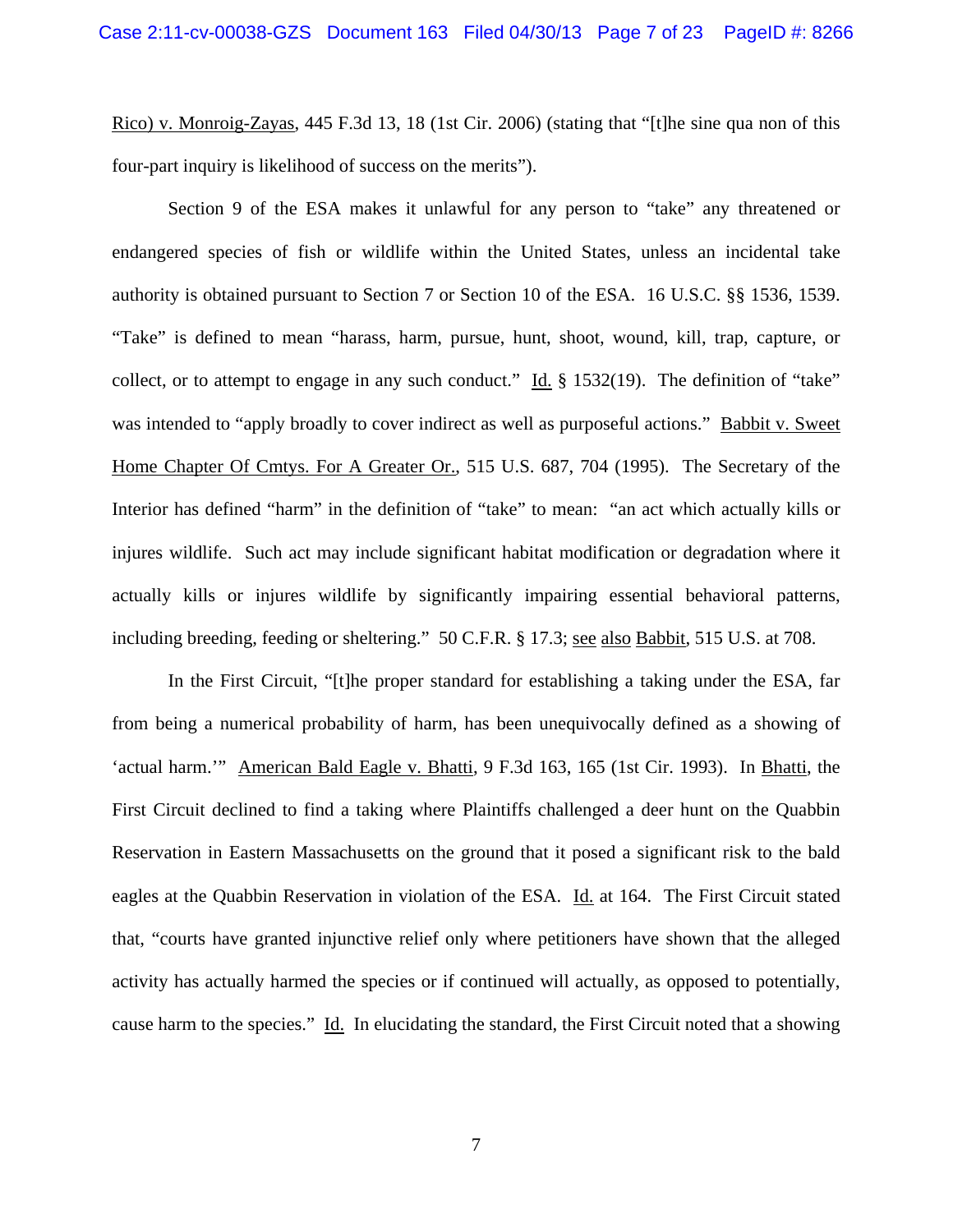of a "significant risk of harm" was a lower degree of certainty than that required to establish a taking. Id. at 166 n.5.

 In the Order On Summary Judgment, the Court explored Plaintiffs' evidence of alleged takings at the Projects and found that evidence insufficient to establish ESA liability on summary judgment. (See Order On Summary Judgment at 23.) Instead, the evidence on summary judgment showed trial-worthy issues on whether there had been a taking at any of the dams at issue and if so, the impact of that taking on the species. The Court now finds that the evidence presented on summary judgment is also insufficient to satisfy Plaintiffs' burden here. In short, on the record presented on summary judgment, Plaintiffs have not demonstrated a clear showing of entitlement to relief. See Winter, 555 U.S. at 22. Moreover, despite the Court's instruction to focus the Motion For Preliminary Injunction on newly discovered or recently developed evidence (Order On Pls.' Mot. For Leave To File Prelim. Inj. Brief In Excess Of Twenty Pages (ECF No. 147) at 1), Plaintiffs' Motion largely regurgitates evidence previously discussed by the Court. For example, Plaintiffs again point to the final administrative decision to include the Kennebec and Androscoggin River populations of Atlantic salmon on the Endangered Species List. (Motion For Preliminary Injunction at 18-19.) The Court finds that the statements contained in that document, which implicate dams generally as a threat to Atlantic salmon, do not establish a likelihood of success on the merits. Plaintiffs also point to statements made by various members of federal and state agencies regarding studies done at the three dams to show a likelihood of success on the merits. (Id. at 19-21.) Those statements either are outdated or are taken out of context.<sup>4</sup> Thus, the Court finds that the evidence previously submitted on summary

 4 For example, Plaintiffs point to a statement made by Jeff Murphy wherein he stated:

This study in conjunction with previous studies at the Lockwood and Hydro-Kennebec Project demonstrates that partial-depth floating flow booms are not consistently effective in preventing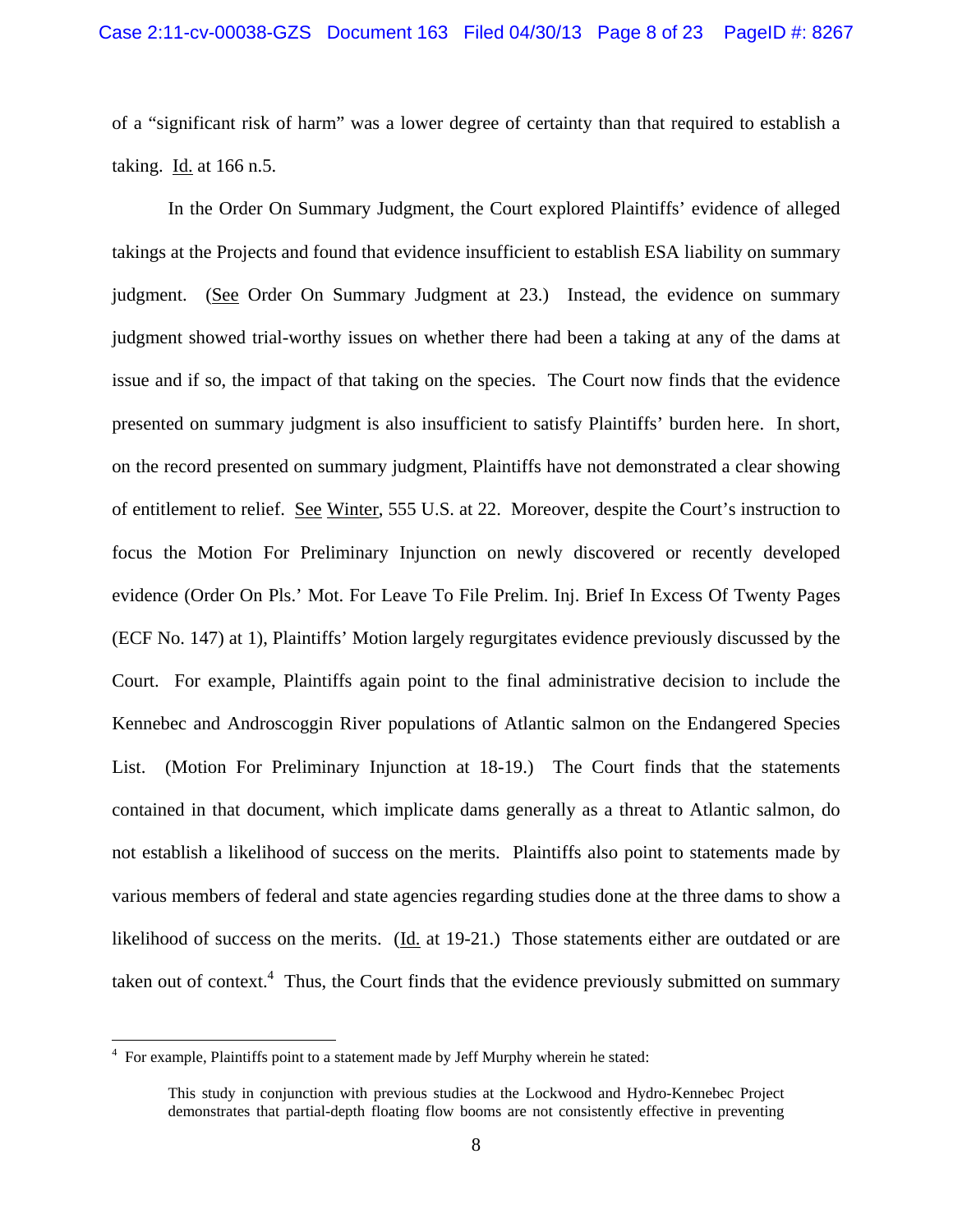judgment and resubmitted on this Motion insufficient to show the requisite likelihood of success on the merits.

Plaintiffs present three categories of "new" evidence.<sup>5</sup> First, Plaintiffs proffer the February 21, 2013 draft BA. Plaintiffs point to the BA and "White Papers"<sup>6</sup> for the Projects to show that Atlantic salmon are injured and killed at each of the dams. (Motion For Preliminary Injunction at 7-9.) Contrary to Plaintiffs' assertion, the BA does not establish mortality or injury of Atlantic salmon but instead states:

Site-specific injury (initial; 1-hr) and mortality (initial; 1-hr and delayed; 48-hr) rates for Atlantic salmon smolts passed via turbine units were not available for the Weston, Shawmut, Lockwood or Brunswick projects. As a result, estimates for passage survival of Atlantic salmon smolts through Francis, Kaplan and propeller units were developed based on existing empirical studies conducted at other hydroelectric projects with similar characteristics.

(Draft BA for Atlantic Salmon at the Lockwood, Shawmut, Weston, Brunswick and Lewiston

Falls Hydropower Projects on the Kennebec and Androscoggin Rivers, Maine (ECF No. 149-4) <u> 1989 - Johann Stoff, amerikansk politiker (d. 1989)</u>

Atlantic salmon smolts from turbine entrainment. . . . This extremely low survival is certain to preclude recovery of the Merrymeeting Bay Salmon Habitat Recovery Unit. To effectively protect endangered Atlantic salmon smolts and kelts at the Weston and Lockwood Projects, we recommend that NextEra implement complete turbine shutdowns in the spring and fall to protect listed Atlantic salmon smolts and kelts or installation of state-of-the-art fish passage facilities.

(Oct. 26, 2012 E-mail from Jeff Murphy to Robert Richter (ECF No. 149-25) at PageID # 6699.) Plaintiffs cited only that there was "extremely low survival" without also indicating that the assessment was based on previous studies that included a dam not at issue in this case. Plaintiffs notably omit the second sentence of the e-mail which acknowledged that the study was not appropriate to assess mortality at the Projects and requested further explanation.

<sup>5</sup> As "new" evidence, Plaintiffs additionally point to the deposition of Wendy Bley, the development coordinator and lead negotiator for Defendants' Habitat Conservation Plan, a component of the application for incidental take authority. (See March 14, 2012 Dep. of Wendy Bley (ECF No. 149-1) at 13-14.) The Court notes that this deposition was taken in March of 2012, prior to the filing of Plaintiffs' Motion For Partial Summary Judgment on May 26, 2012 (ECF No. 94). Nonetheless, the Court considered the testimony cited by Plaintiffs. That testimony discussed the estimates included in the Habitat Conservation Plan, which the Court previously considered and found insufficient on summary judgment.

<sup>6</sup> Plaintiffs presented and the Court thoroughly explored the evidence contained in the White Papers on summary judgment. (See Order On Summary Judgment at 17-21.) In summary, the Court found that the White Papers, and the statistics contained therein, are "either based on studies done at dams not at issue in this case or are calculations of numerical probabilities of harm that may befall Atlantic salmon. Neither is sufficient to establish ESA liability on summary judgment." (Id. at 21.) The White Papers were incorporated into the BA. Despite its inclusion on the record on summary judgment, the Court considered the evidence contained within the BA on this Motion.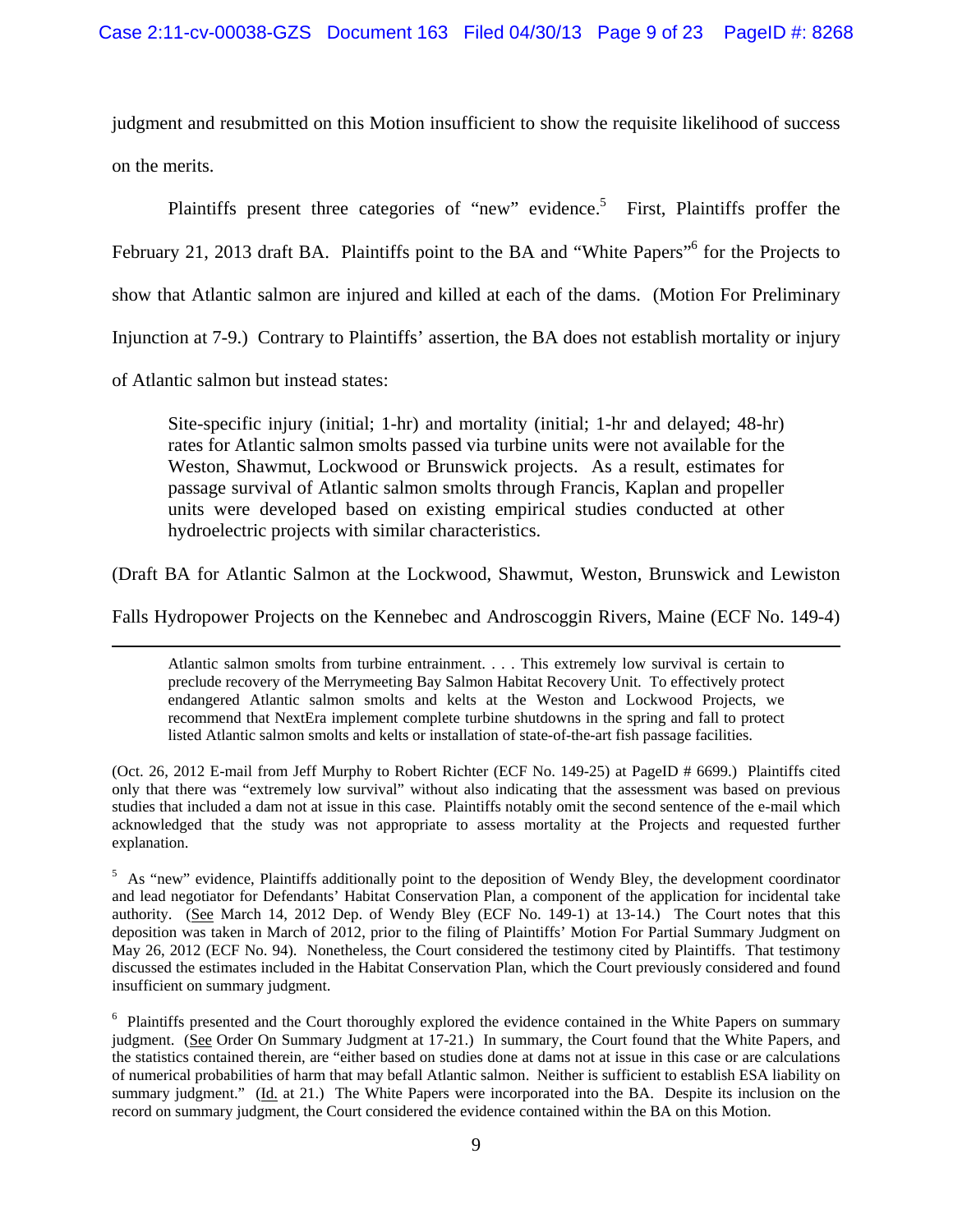at PageID # 5485.) The Court has previously discussed the difficulties of establishing a taking under the First Circuit standard based on calculations of numerical probabilities of harm. (See Order On Summary Judgment at 21.)

Second, Plaintiffs point to a 2012 passage study of the Lockwood, Shawmut and Weston projects. As on summary judgment, Plaintiffs appear to ignore the plain statement in the report that "the design of this study was not appropriate to properly assess the whole station passage survival of smolts at or between the Weston, Shawmut or Lockwood Projects." (Downstream Passage Effectiveness for the Passage of Atlantic Salmon Smolts at the Weston, Shawmut and Lockwood Projects, Kennebec River, Maine (ECF No. 149-20) ("Downstream Study") at PageID # 6480; see also Order On Summary Judgment at 2 n.2.) Plaintiffs' expert, Randy Bailey, agreed with the assessment that the study was not appropriate to evaluate whole station survival. (Corrected Decl. of Randy Bailey (ECF No. 153) ("Bailey Decl.") ¶ 89.) Nonetheless, Plaintiffs state that "of the 120 smolts released above Weston, 111 passed Weston, but only 34 were confirmed to have survived passaged to a point 1.75 miles below Lockwood." (Motion For Preliminary Injunction at 17.) Plaintiffs then cite an unrelated biological opinion for the proposition that those fish that did not reach the most downstream marker were killed (id. at 17- 18) and ignore the study's own assessment of the multiple potential reasons for the loss of smolts:

The loss of smolts originally released upstream of the Weston Project may be the result of (1) immediate mortality associated with passage at the Weston, Shawmut, Hydro-Kennebec or Lockwood Projects, (2) delayed mortality from passage at the Weston, Shawmut, Hydro-Kennebec or Lockwood Projects, (3) transmitter regurgitation, (4) failure of transmitter power supply, (5) low flow conditions in the more impounded portions of the river, (6) loss of migratory drive due to release during the latter part of the outmigration season, or (7) predation.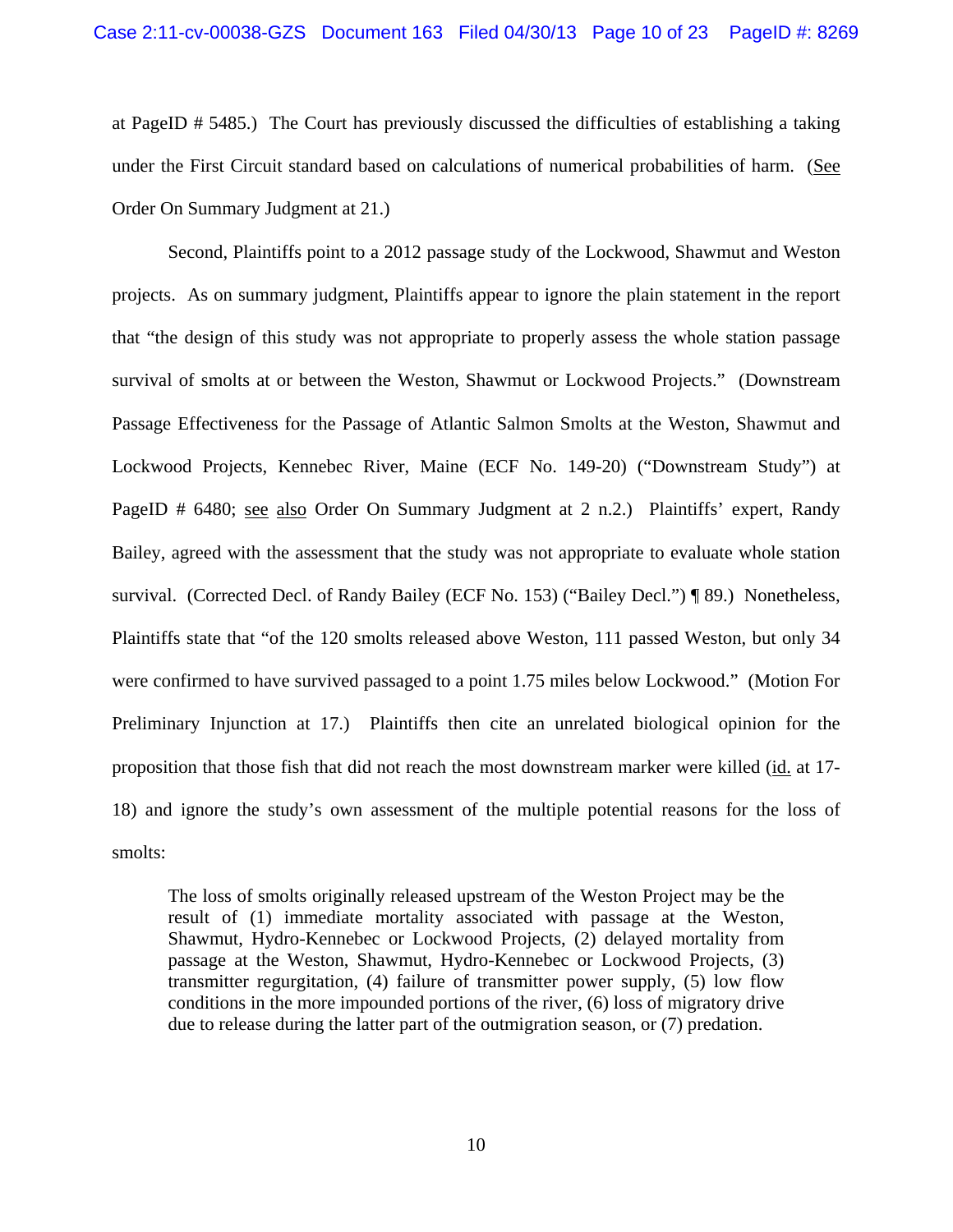(Downstream Study at PageID # 6509.) Regardless, the Court notes that for one of seven potential reasons, only two of which are mortality at the Projects, a certain percentage of Atlantic salmon smolts fail to survive passage of the numerous dams on their migration.

 Finally, the Court is left with the expert reports provided by the parties. The experts disagree regarding the volume of Atlantic salmon smolts that experience turbine mortality and the impact of turbine mortality on the recovery of Atlantic salmon as a species. (See, e.g., Decl. of Dr. Jeffrey A. Hutchings In Supp. Of Pls.' Mot. For Prelim. Inj. (ECF No. 148-4) ("Hutchings Decl.") ¶ 33; Decl. Of Brendon Kulik In Supp. Of Defs.' Opp'n To Mot. For Prelim. Inj. (ECF No. 158-22) ("Kulik Decl.") ¶ 7.) However, the experts do not appear to disagree that some amount of turbine mortality is occurring at each of Projects. (See Bailey Decl. ¶ 16 ("[E]ach of these projects will kill and injure (wound) emigrating Atlantic salmon smolts during their 2013 emigration season."); Hutchings Decl.  $\parallel$  26 ("In 2013 . . . the four dams on the Kennebec River are predicted to kill 6,199 smolts under current operating conditions" ); Kulik Decl. ¶ 7 ("[W]hole-station mortality is estimated to be far less (5-10%) [than Plaintiffs' estimates at the Projects], because an estimated 75-80% of smolts pass downstream via spill, and avoid contact with turbines.").) Therefore, while the impact of the loss of Atlantic salmon smolts is disputed among the experts, it is not disputed that some loss is occurring at the Projects.

 The First Circuit maintains a high standard to establish an illegal taking in violation of the ESA. See Bhatti, 9 F.3d at 165. On this Motion For Preliminary Injunction, there is a consensus among the experts that some number of Atlantic salmon smolts will be harmed by passage via the turbines at the Projects during the spring 2013 migration. Therefore, the Court necessarily finds that Plaintiffs have shown a likelihood of success on establishing a taking. The Court notes that this finding is based on the apparent agreement of the experts and is made for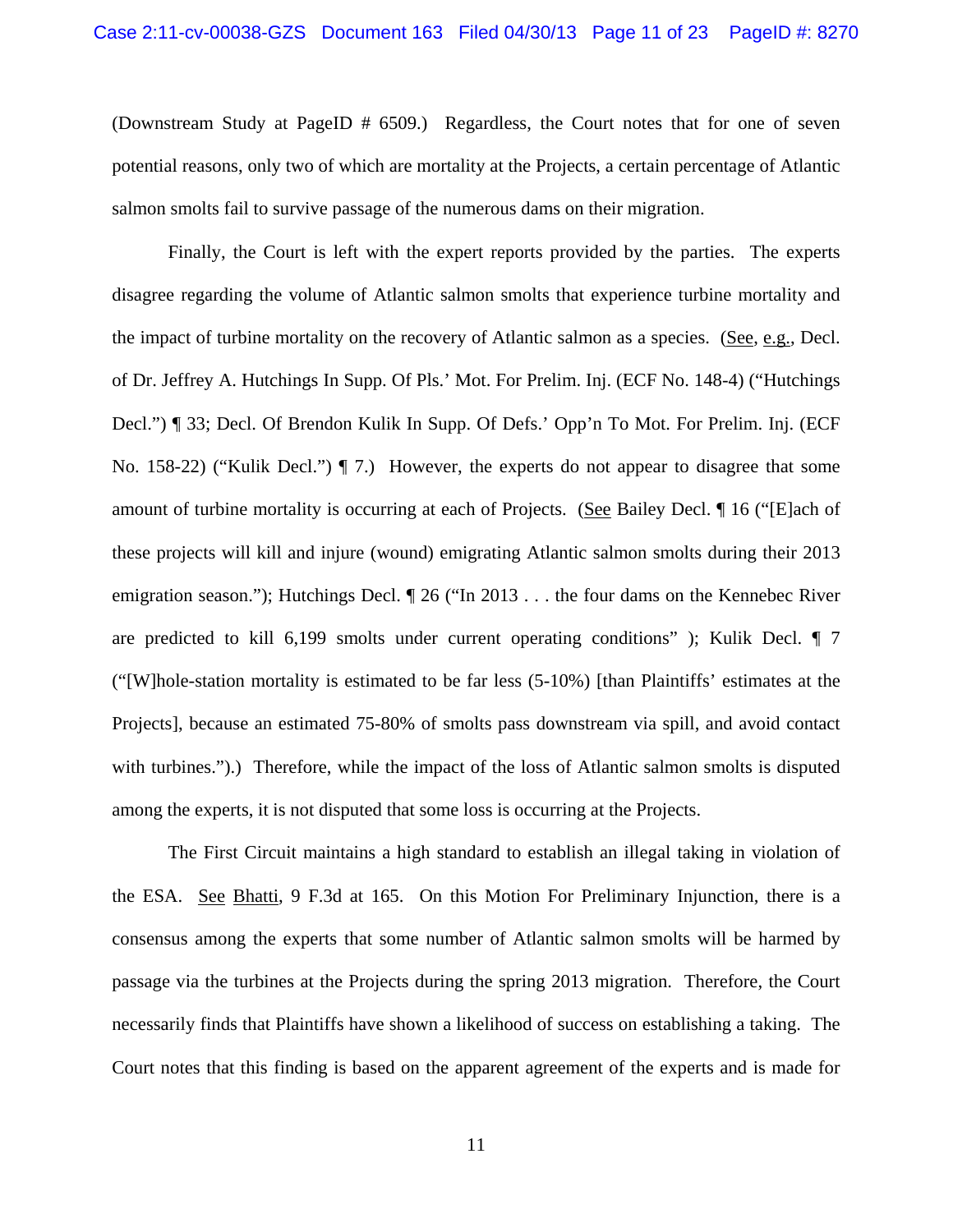purposes of this Motion only. Given the high standard in the First Circuit, the Court finds that while Plaintiffs' likelihood of success is not overwhelming, it is enough for the Court to consider the other factors.

#### **B. Irreparable Harm**

 That the Court has found a measure of likelihood of success on the merits does not end the inquiry. In seeking injunctive relief, Plaintiffs must "demonstrate that irreparable injury is likely in the absence of an injunction." Winter, 555 U.S. at 22. In finding that a plaintiff must show that irreparable harm is likely, the Supreme Court rejected the Ninth Circuit's "possibility" standard as too lenient. Id. Further, under the First Circuit's irreparable harm standard, whether irreparable harm has been presented by a case requires an inquiry into the facts and circumstances of the case that takes into account the harm to wildlife and the effect of that harm on the species. Animal Welfare Institute v. Martin, 623 F.3d 19, 29 (1st Cir. 2010). Accordingly, not every taking requires injunctive relief. See, e.g., Water Keeper Alliance v. U.S. Dept. of Defense, 271 F.3d 21, 34 (1st Cir. 2001) (finding that "vague concerns as to longterm damage to the endangered species" were insufficient to establish irreparable harm); Animal Welfare Inst. v. Martin, 588 F. Supp. 2d 70, 106 (D. Me. 2008).

#### **1. Expert Reports**

 Unlike with regard to whether there is Atlantic salmon mortality at the Projects, there is no consensus among the experts as to the impact of that mortality upon either this spring 2013 Atlantic salmon migration or upon the species as a whole. First, the experts dispute the number of smolts that are being harmed. Plaintiffs assert that "the evidence clearly shows that it is 'predictable' that endangered Atlantic salmon smolts will be killed and injured this spring at both a high rate and in large absolute numbers if the . . . [P]rojects are allowed to maintain their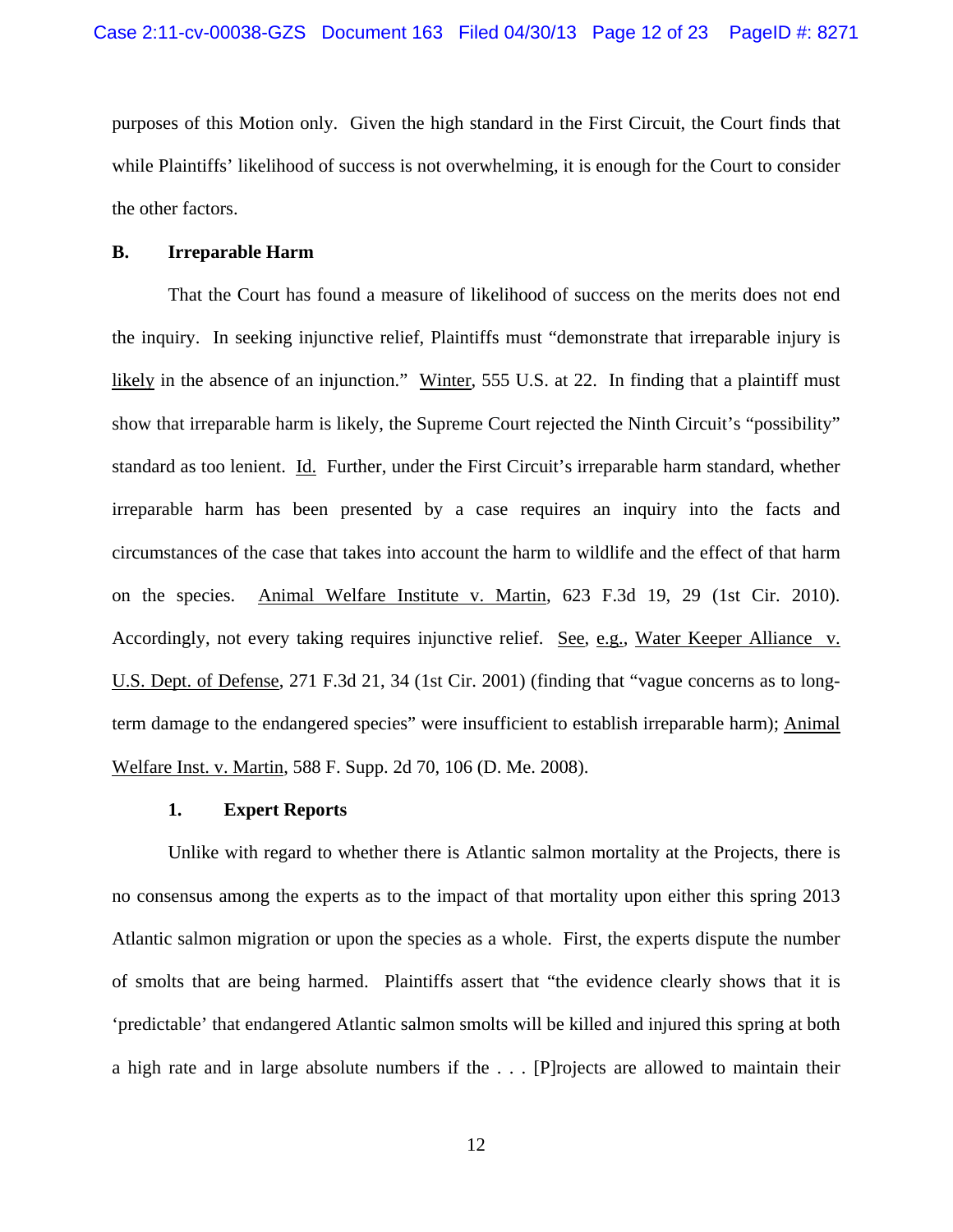normal operating regiments during the upcoming smolt migration season." (Motion For Preliminary Injunction at 24.) Plaintiffs' expert, Dr. Hutchings, estimates that 19,762 smolts will migrate downstream on the Kennebec River during the spring 2013 migration and that 964 smolts will migrate on the Androscoggin River.<sup>7</sup> (Id.  $\P$  16-23, Table 2.) Dr. Hutchings then uses the mortality estimates for each of the Projects allegedly provided by Defendants to estimate the number of smolts that will be killed at the Projects. (Id. ¶ 20.)

 Dr. Hutchings estimates that if the dams on the Kennebec River, including the Hydro Kennebec Dam that is not part of this lawsuit, are permitted to operate their turbines, 6,199 smolts or approximately 31% of all migrating smolts will be killed. (Id.  $\P$  26-27, Table 3.) Conversely, if the three dams that are subject to this lawsuit are ordered to cease turbine operations, 3,508 smolts will be killed or approximately 18% of all smolts will be killed. (Id.) Accordingly, 2,691 fewer migrating smolts will be killed, which is a decrease from 31% to 18% of all migrating smolts killed on the Kennebec River. On Androscoggin River, under current operating conditions, Dr. Hutchings estimates that 143 smolts will be killed or approximately 15% of all migrating smolts will be killed. (Id.) If the Brunswick Project is ordered to cease its turbine operations, 114 smolts or 12% of migrating smolts will be killed. This is a reduction of 29 fewer smolt deaths.

 Defendants' expert, Brandon Kulik, disputes both the premises and conclusions of Dr. Hutchings. Kulik asserts that "whole-station mortality is estimated to be far less (5-10%) [than asserted by Plaintiffs], because an estimated 75-80% of smolts pass downstream via spill, and avoid contact with the turbines." (Kulik Decl. ¶ 7.) Therefore, Defendants assert that fewer

 $7\,$  To arrive at his estimations, Dr. Hutchings, calculates the number of smolts that are expected to migrate this spring, the number of those smolts that will be killed if the Projects on the two rivers maintain normal operations, and finally the number of smolts that will be killed if the Projects shutdown their turbine operations. (Hutchings Decl. ¶¶ 16-27.)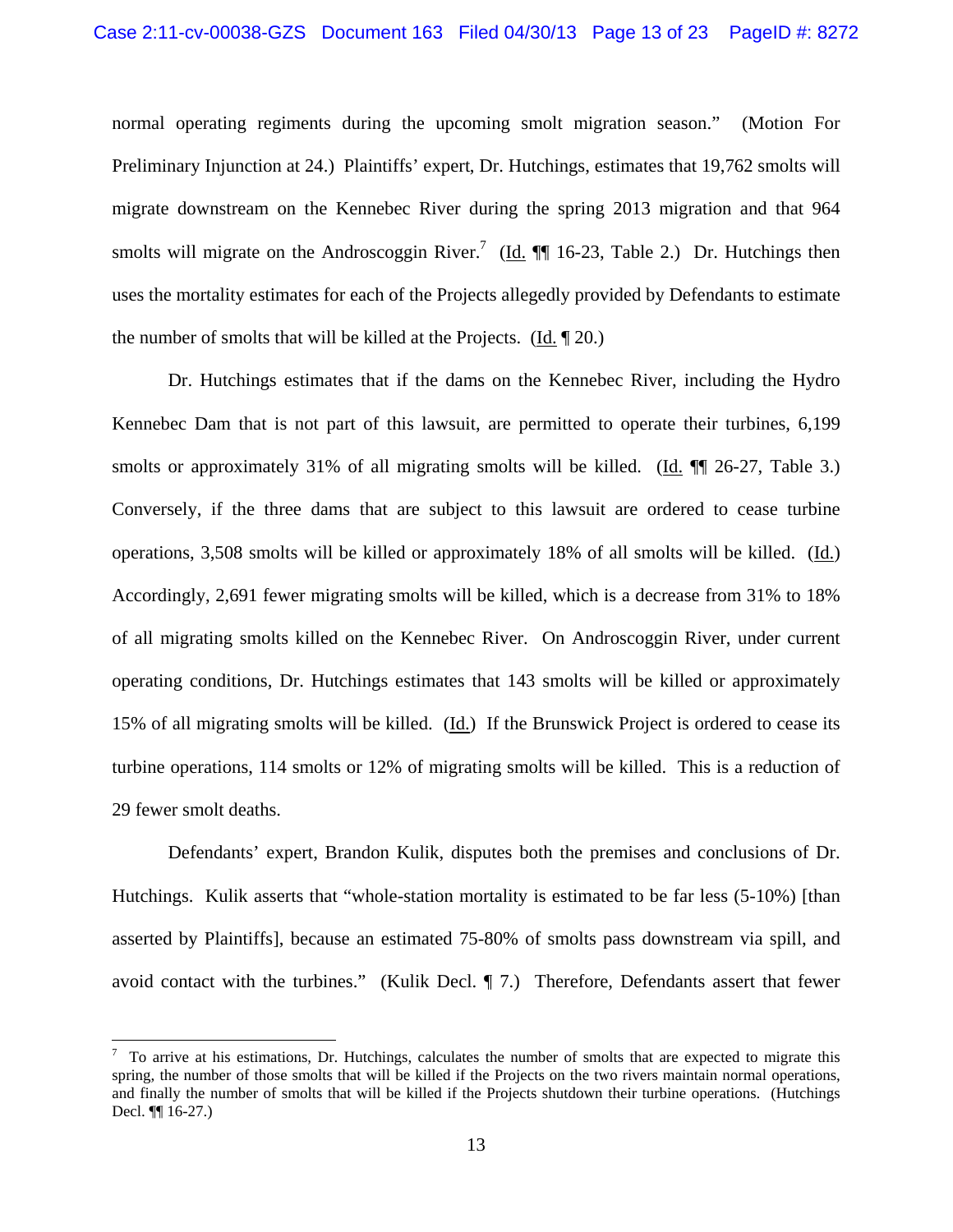smolts will be harmed or killed during the spring 2013 migration. Even assuming the truth of Plaintiffs' estimates and calculations, the Court notes that shutting the turbines will not halt all injury or death to Atlantic salmon smolts during this spring 2013 migration season. Instead, under the conditions proposed by Plaintiffs, 18% of all smolts migrating on the Kennebec River will still be harmed. Ceasing turbine operations of the Brunswick Project on the Androscoggin River will save 29 smolts, a mere 1% of all smolts Plaintiffs expected to migrate this Spring.

 Second, the experts dispute the impact of turbine mortality on Atlantic salmon as a species. Defendants' expert states that ceasing turbine operations at the Projects will not materially affect the Kennebec and Androscoggin populations of endangered Atlantic salmon because "[t]urbine mortality has a small influence on the overall adult return rate." (Kulik Decl. ¶ 5.) Instead, marine survival conditions, outside the influence of Defendants or the Projects, drive species recovery. (Id.) In support, Kulik examined the number of adult Atlantic salmon that have returned to Gulf of Maine watersheds in Maine and New Brunswick, which included rivers with and without dams. Kulik noted that the number of adults that returned in 2011 uniformly experienced a three-fold increase from the prior year and in 2012 fell among all rivers throughout the Gulf of Maine, which is evidence that "factors that influence the return of adult fish are both universal and external to all rivers in the Gulf of Maine, and are independent of whether or not the population encounters turbines." ( $\underline{Id}$ .  $\P$  12.) Even Plaintiffs' expert, Dr. Hutchings, has stated that small swings in marine survival of Atlantic salmon smolts can have a decisive impact on the number of returning adults. (Mar. 19, 2012 Dep. of Jeffrey A. Hutchings, Ph.D. (ECF No. 81-1) 158:7-23.) Indeed, not even 100% survival of all smolts at all dams will result in a sufficient number of returning adults to achieve recovery of the species under current marine mortality conditions. (Id.) In contrast, Plaintiffs claim that "[b] ecause turbines are both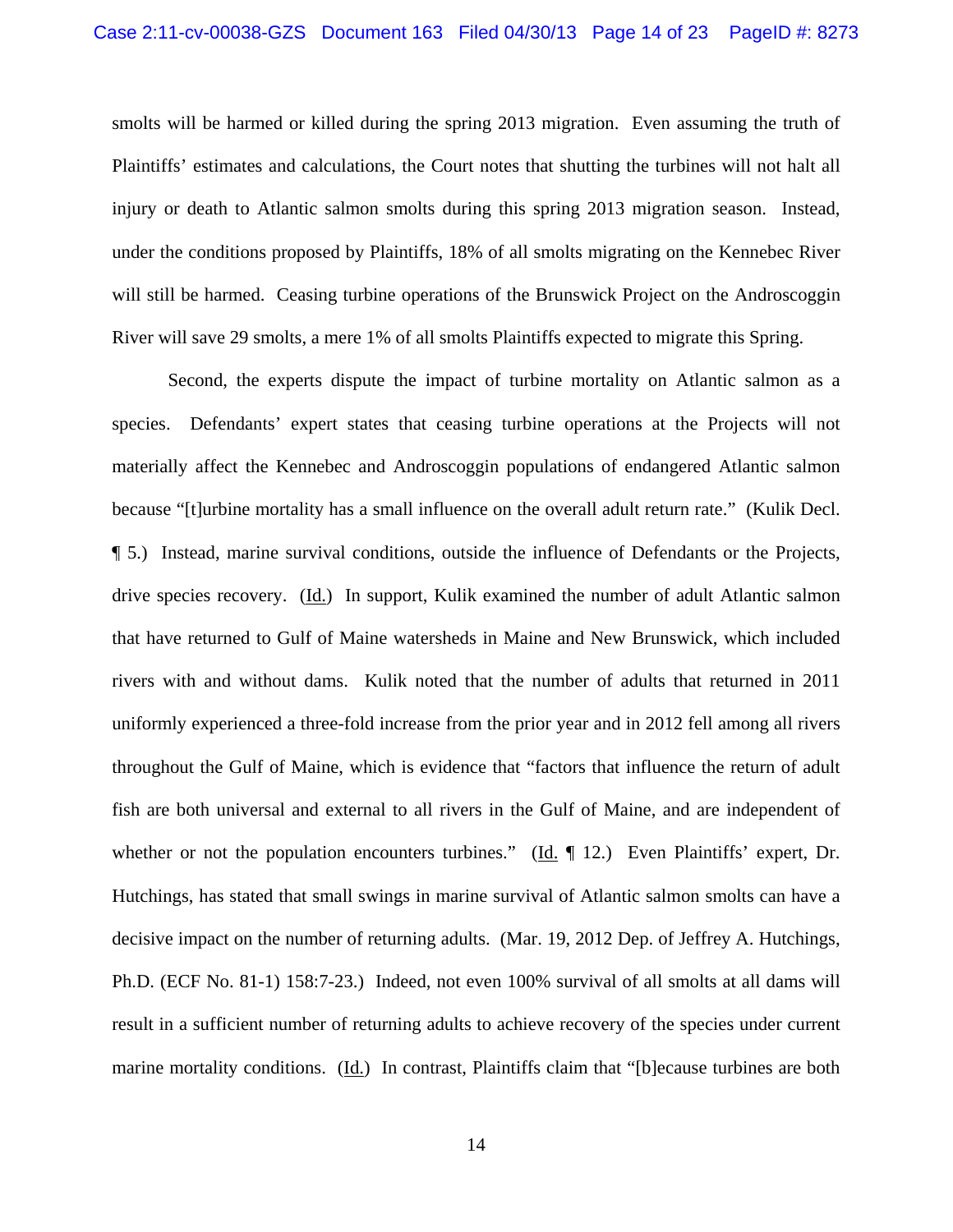the largest source of smolt mortality at the [P]rojects and the only source that can be simply and quickly eliminated (i.e. by shutting them off)," the Court can minimize takings of Atlantic salmon smolts by imposing the preliminary injunction. Thus, Plaintiffs do not dispute that other factors outside of the control of Defendants and the Projects have a significant impact on the fate of the Atlantic salmon species, but rather argue that, even so, the turbines at the Projects should be shuttered because it is one of the only immediate actions that can be taken to improve smolt mortality.

 Third, the experts dispute whether this class – the spring 2013 Atlantic salmon smolt migration – is distinctively important. Plaintiffs maintain that "the 2013 smolt run stands out as the most important in decades" because "an unusually high amount of genetic diversity will be represented in its wild-origin smolts." (Hutchings Decl. ¶¶ 33, 31.) In contrast, Defendants state that "[t]he 2013 smolt year-class is not uniquely critical to Atlantic salmon recovery" and that "the 2013 year class of smolts is comprised mostly of hatchery-fertilized, naturally-rearedsalmon." (Kulik Decl. ¶ 15.) Kulik explains Plaintiffs' mischaracterization by showing that Plaintiffs have "employed insupportably high estimates of egg to smolt survival and number of eggs available from spawning females," that Plaintiffs calculations are grounded upon an incorrect statement that smolts run two years after hatching when it is actually two years after spawning, that the scientific literature available contradicts the premises of Plaintiffs' calculations, and that the number of "wild spawned" salmon is lower than claimed by Plaintiffs. (Id. ¶¶ 15-17, 20.) Accordingly, there is a genuine dispute among the experts as to the importance of this class of smolts.

 Considering the expert evidence before the Court on this Motion, Plaintiffs have not shown that irreparable harm will befall Atlantic salmon in the absence of a preliminary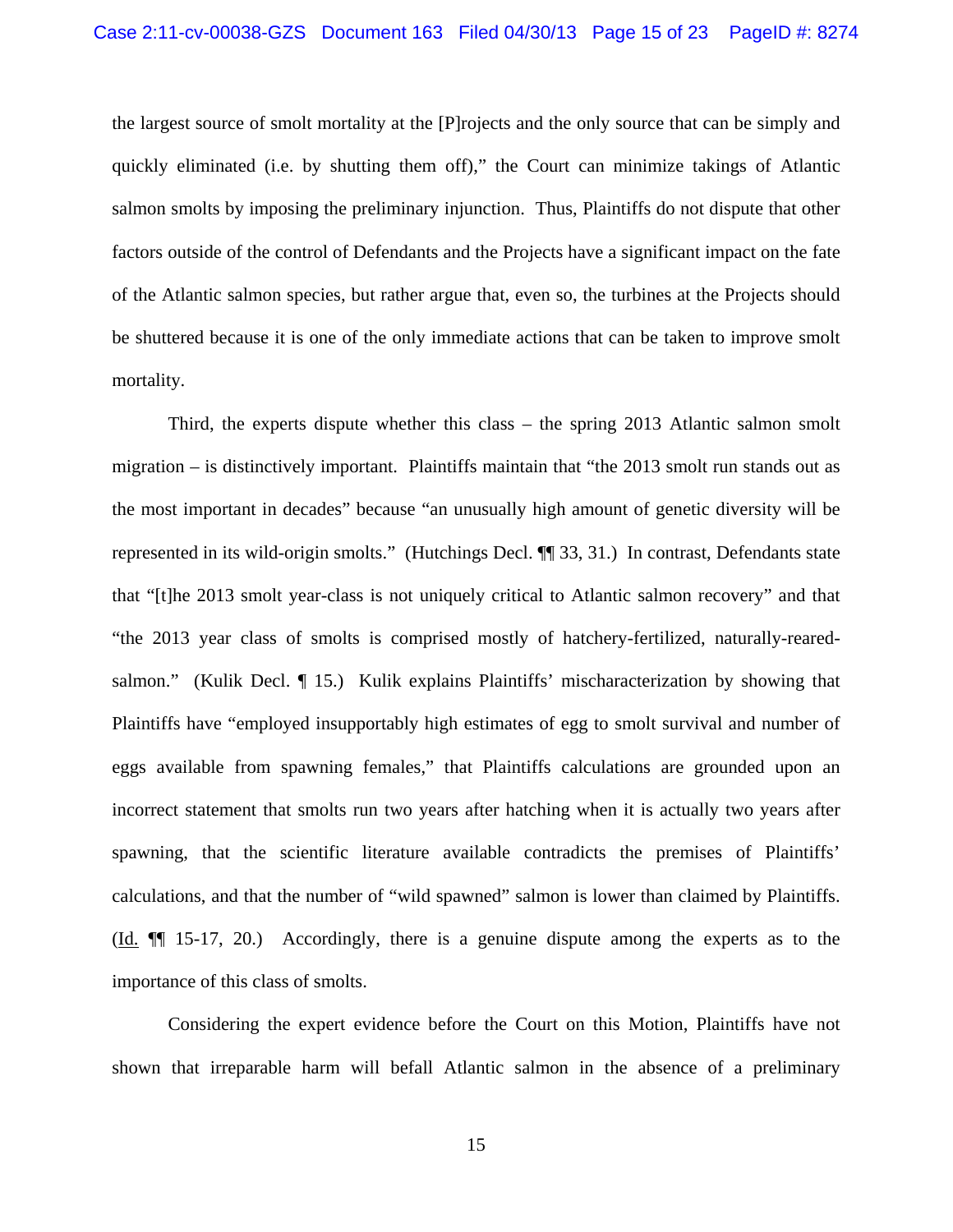injunction. Instead, the contradictory expert reports show genuine dispute over the number of Atlantic salmon harmed or killed, the effects of those injuries on the species, and the importance of this migration to the species. Where it is Plaintiffs' burden to show irreparable harm, these genuine disputes do not establish that harm is likely, as opposed to a mere possibility. See Winter, 555 U.S. at 22. Further, Plaintiffs' assertion that this class is the "most important in decades" is further belied by their own conduct in this case.

#### **2. Plaintiffs' Delay**

 Plaintiffs have been aware of the plight of Atlantic salmon for more than two years, and yet have never in the course of this case sought a temporary restraining order or preliminary injunction. Plaintiffs filed their initial Complaint on January 31, 2011 and asserted "the dire condition of these Atlantic salmon populations and the risk that the fish will soon become extinct" and that "Defendants' dams are a leading cause of the near extinction" of the species. (Complaint ¶¶ 51, 46.) Despite these claims and with over two months before the beginning of the 2011 spring migration season, Plaintiffs did not seek a temporary restraining order or a preliminary injunction at the outset of this case. Plaintiffs repeated these warnings throughout the spring of 2011. (Pls.' Opp. To Defs.' Mot. To Dismiss Or Stay This Action And Incorporated Mem. Of Law dated April 19, 2011 (ECF No. 21) at 2 (stating that "the Atlantic salmon population of the Kennebec and Androscoggin Rivers are near extinction . . . and that immediate measures are needed to protect the remaining salmon from the effects of these dams.").) Still, Plaintiffs did not pursue immediate action to protect the Atlantic salmon.

 After jointly moving to extend the discovery schedule in the fall of 2011 (ECF No. 43), discovery concluded on March 28, 2012. Plaintiffs did not seek a temporary restraining order or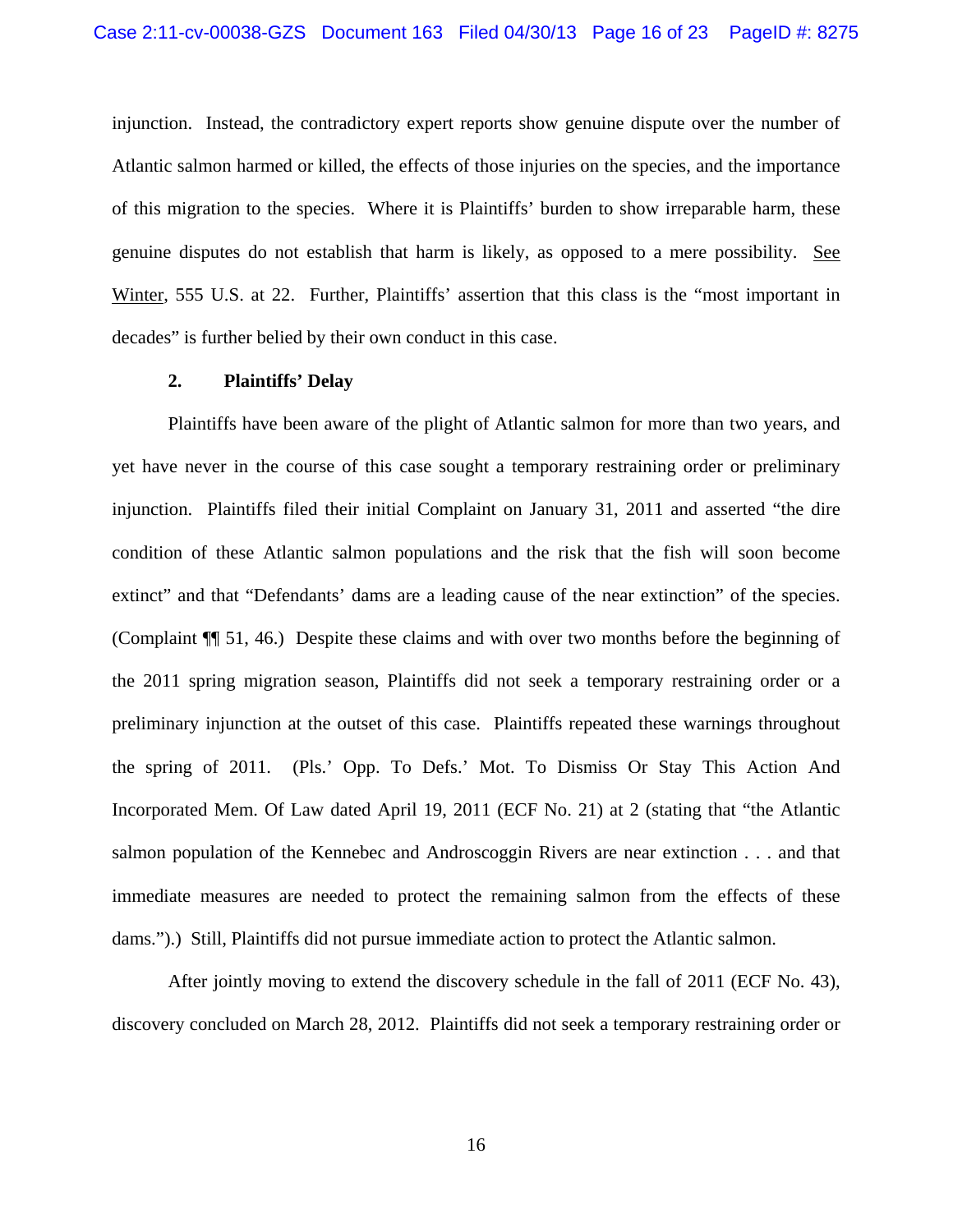preliminary injunction for the spring 2012 migration season of Atlantic salmon smolts. Instead, Plaintiffs filed a motion for partial summary judgment on May 26, 2012 (ECF No. 94).

 Although Plaintiffs indicated in February 2013 that they intended to file a motion for a preliminary injunction, it was not until March 14, 2013 that the Motion was actually filed. Notably, Plaintiffs requested that the preliminary injunction take effect on April 15, 2013, and yet Plaintiffs never requested that the briefing on the Motion be expedited. Instead, the briefing for this Motion followed the usual course. In the Motion, Plaintiffs assert that this is the most important smolt run in decades because of the genetic variability of spawners that returned to the Kennebec and Androscoggin Rivers in 2009, 2010 and 2011. With foresight and planning, it appears that Plaintiffs could have predicted the alleged importance of this migration and filed this Motion before the eve of the smolt run.

 Plaintiffs' failure to pursue a temporary restraining order or preliminary injunction prior to this point in this case and their leisurely pursuit of this Motion undermines their claims of importance, dire circumstances and irreparable harm. Plaintiffs offer no explanation for their protracted delay in pursuing this Motion. As the First Circuit has stated, a party's "cries of urgency are sharply undercut by its own rather leisurely approach to the question of preliminary injunctive relief." Charlesbank Equity Fund II, 370 F.3d at 163 (affirming denial of preliminary injunction where plaintiff waited more than a year after commencing the action to seek an injunction). A plaintiff undermines its claim of irreparable harm where there is delay between instituting the action and seeking injunctive relief. "The longer the delay, the more pervasive the doubt." Id.

 Over two years have passed since Plaintiffs initiated this lawsuit and nearly seven weeks have passed between the Court's denial of the partial motion for summary judgment and the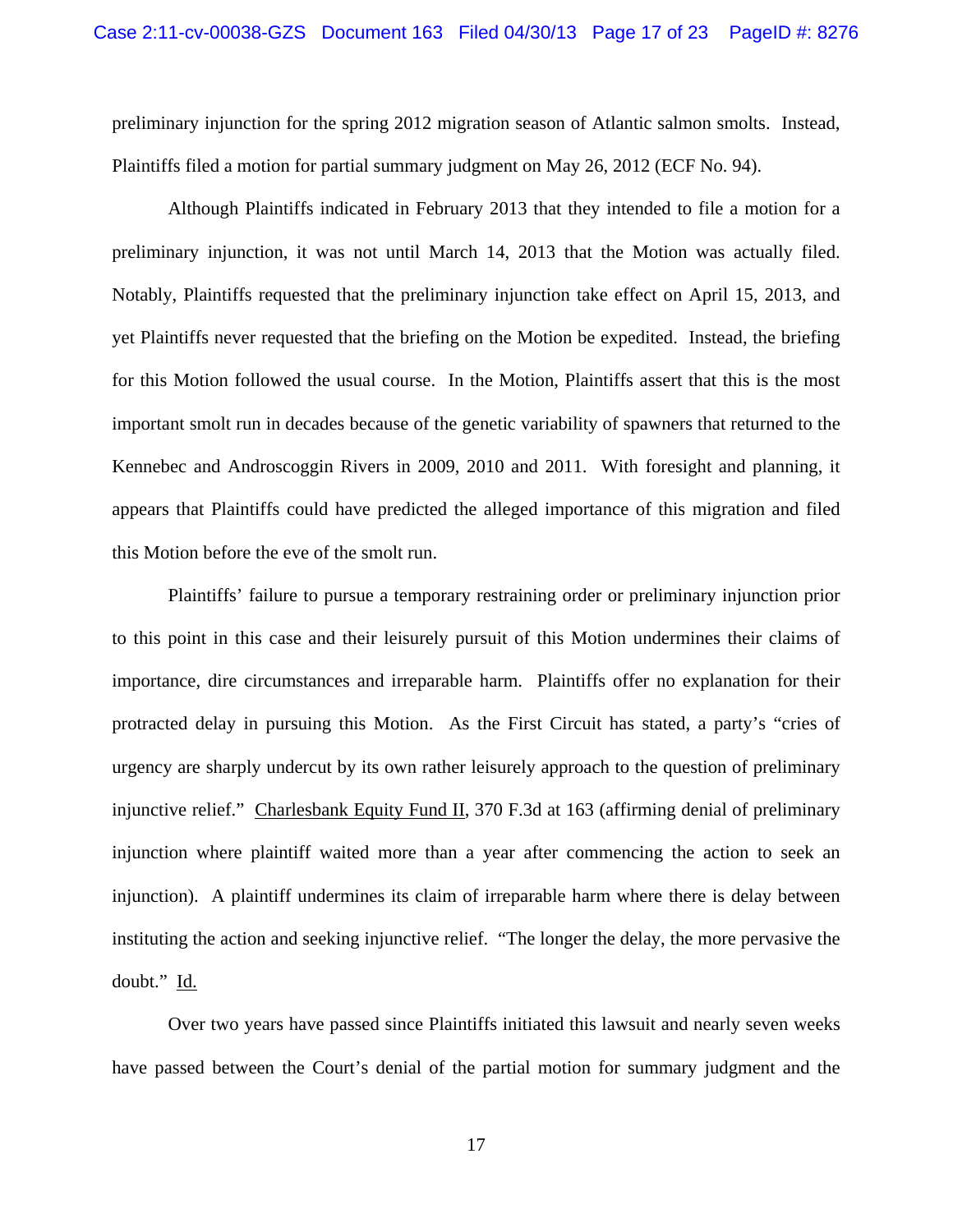filing of the Motion. Where an alleged crisis – the spring 2013 salmon run – is predictable, Plaintiffs' delay belies any claim of irreparable harm. In Quince Orchard Valley Citizens Assoc., Inc. v. Hodel, plaintiff Association wanted to stop the construction of a road through a state park. 872 F.2d 75, 75 (4th Cir. 1989). However, the Association waited until six months after all necessary approvals for the project had been granted before seeking a preliminary injunction. Id. In affirming the denial of the preliminary injunction, the Fourth Circuit stated, "[s]ince an application for preliminary injunction is based upon an urgent need for protection of a Plaintiff's rights, a long delay in seeking relief indicates that speedy action is not required." Id. at 80 (internal citations and quotations omitted); see also Fund For Animals v. Frizzell, 530 F.2d 982, 987 (D.C. Cir. 1976) (affirming denial of preliminary injunction where plaintiffs waited 44 days after knowing the relevant facts regarding hunting regulations to bring the motion).<sup>8</sup> Similarly here, Plaintiffs' actions in this case undermine their claim of irreparable harm.

 In short, Plaintiffs have failed to meet their burden to establish that irreparable harm is likely in the absence of injunctive relief. The conflicting expert reports combined with Plaintiffs' leisurely pursuit of a preliminary injunction fall short of the requisite showing.

#### **C. Balance Of The Harms And The Public Interest**

 The third and fourth factors require the Court to balance the relevant impositions and the public interest. Initially, the Court notes that the ESA mandates that the protected species, the Atlantic salmon, "be afforded the highest of priorities." Tennessee Valley Auth. v. Hill, 437 U.S. 153, 174 (1978). Moreover, while in ESA cases "the balance of hardships and the public

<sup>&</sup>lt;sup>8</sup> Likewise, in the trademark context, where a plaintiff shows a "high probability of confusion" between its product and the infringing product, a presumption of irreparable harm arises when seeking injunctive relief. Tough Traveler, Ltd. v. Outbound Products, 60 F.3d 964, 967-68 (2nd Cir. 1995). However, when a plaintiff delays in either bringing suit or requesting preliminary injunctive relief, if the delay is not explainable by plaintiff's ignorance of the infringing product or good faith efforts to investigate the infringement, "delay alone may justify denial of a preliminary injunction." Id. at 968.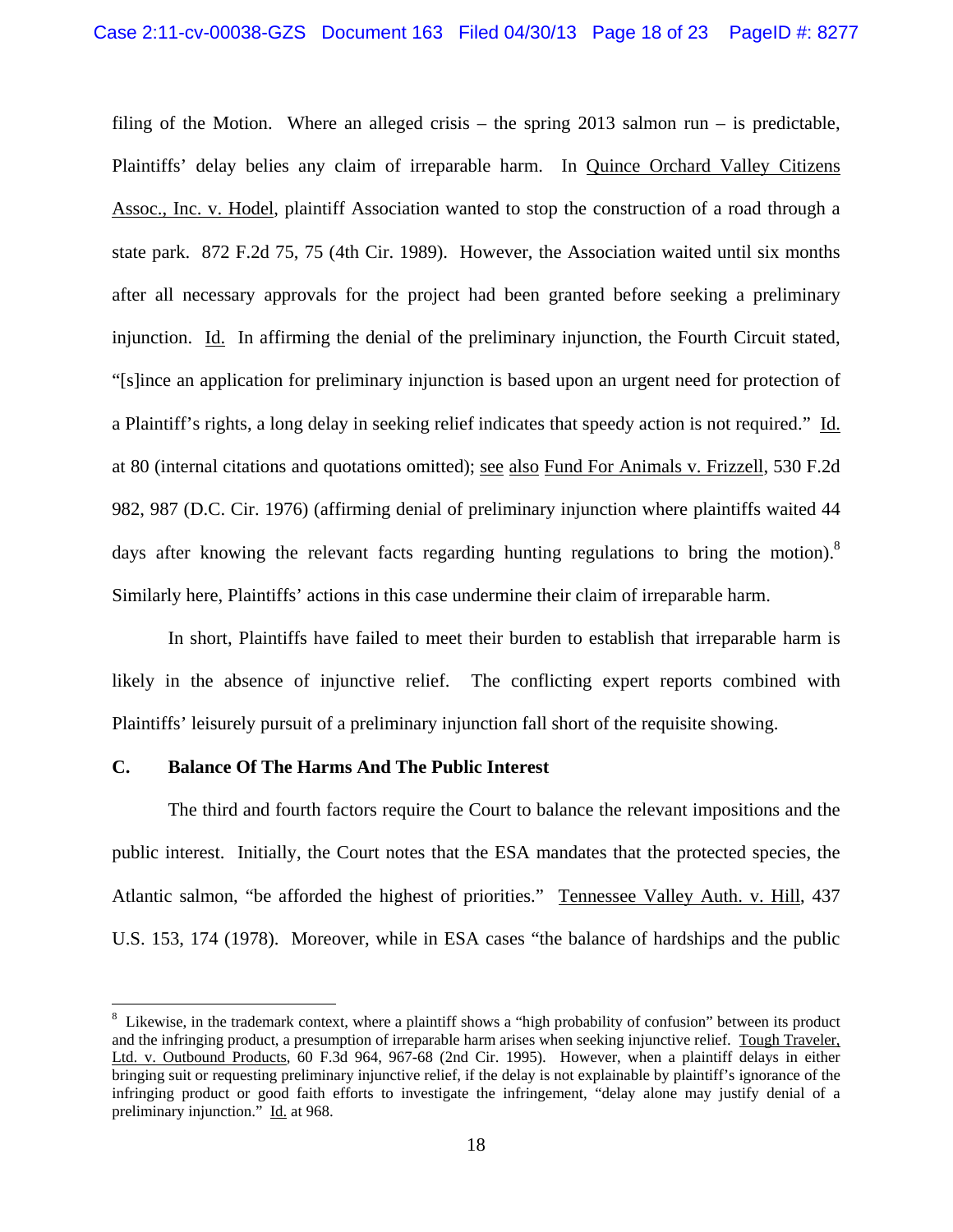interest tips heavily in favor of protected species," Strahan v. Coxe, 127 F.3d 155, 171 (1st Cir. 1997), in this case, the Court finds that the hardships to the public and Defendants of the proposed preliminary injunction weigh against the grant of that injunction.

#### **1. Spring 2013 Smolt Studies**

Ceasing turbine operations at the Projects would halt NMFS approved spring 2013 smolt studies, the cessation of which would harm Defendants, the public and Atlantic salmon. The purpose of the studies is to "evaluate Project survival for Atlantic salmon smolts at the Lockwood, Shawmut and Weston Projects." (Study Plan at PageID # 8136.) The information gathered from the studies will be used to evaluate "whether potential passage delays or mortalities may be occurring" and will further direct "efforts to improve passage through the Projects." (Id.) The Court finds that the studies will be beneficial to all parties. Defendants will benefit from increased information regarding downstream passage of Atlantic salmon smolts, and that information will allow Defendants to increase the protection of Atlantic salmon in the future.

In order to assess the potential effects of each of the Projects on smolt passage survival during the migration period, the study necessarily entails the operation of the turbines throughout the entire period. (Bernier Decl. ¶ 14; see also Study Plan at PageID # 8136 ("The assessment of smolt passage and whole station survival at these projects will be conducted throughout the spring 2013 smolt migration season to ensure that the studies reflect actual Kennebec River conditions[.]"); id. at PageID # 8137 ("Releases of radio-tagged smolts will occur in up to six separate groups (trials) at each dam, with releases frequent enough to ensure that the entire spring 2013 migration period is represented.") The Court does not credit Plaintiffs' assertion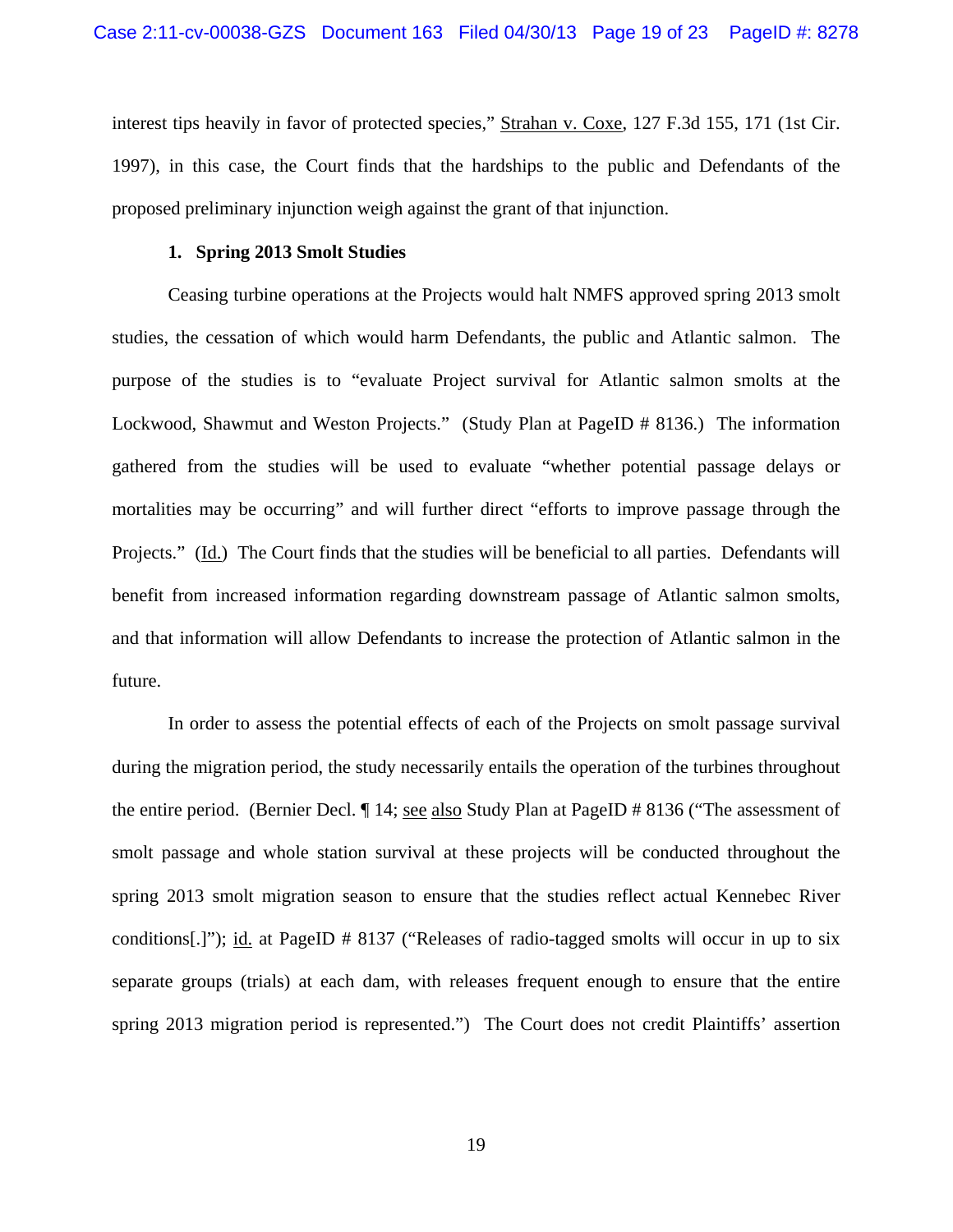that these studies can be conducted in conjunction with turbine shutdowns.  $9\%$  In addition, the Court is reticent to step in and interfere with studies that will likely benefit the Atlantic salmon population, particularly where those studies are supported by NMFS. In this case, the public interest, the interests of the Plaintiffs and Defendants are served by allowing Defendants to operate the Projects in the normal course.

#### **2. Incidental Take Authority For Other Dams On These Rivers**

 The Kennebec and Androscoggin Rivers are home to more dams than the Projects at issue in this case. Specifically, the Hydro Kennebec Dam is located on the Kennebec River, between the Lockwood and Shawmut Dams. The Pejepscot and Worumbo Dams are located upstream of the Brunswick dam on the Androscoggin River. Each of those three dams received an incidental take statement pursuant to Section 7 of the ESA within the last year. (See, e.g., Friends Of Merrymeeting Bay v. Brookfield Power US Asset Mgmt., LLC, No. 11-35, Order On Renewed Motions To Dismiss (ECF No. 143) at 6-7 (stating that the Hydro Kennebec Dam received its ITS on September 17, 2012).) Each ITS authorizes a specific level of Atlantic salmon takings at the respective dam and exempts those taking from liability under the ESA. Even if the Court were to grant Plaintiffs' Motion, those three dams would continue normal operations.

 The Court is permitted to take into account each ITS previously issued to the other dams on these rivers in its consideration of the current Motion. See, e.g., Animal Welfare Institute v. Martin, 588 F. Supp. 2d 70, 106-07, 109-110 (D. Me. 2008) (taking an incidental take permit

<sup>&</sup>lt;sup>9</sup> Although Plaintiffs claim that "there will be significant periods during the April-June migration season when test fish will not be passing a Project," Plaintiffs fail to provide any evidentiary support for that assertion. (Reply Mem. In Supp. Of Pls.' Mot. For a Prelim. Inj. (ECF No. 161) at 4.) Instead, Plaintiffs point to the study schedule, which indicates that in April and May, Defendants will "[d]eploy and test telemetry stations for downstream study" and in May "[c]onduct field trials for downstream passage survival at all projects (Weston, Shawmut, Lockwood)." (Study Plan at PageID # 8145.) Plaintiffs do not explain the other statements in the study, cited above in the Court's description of the studies, nor explain how there will be significant periods of time during which fish will not be passing by one of the Projects.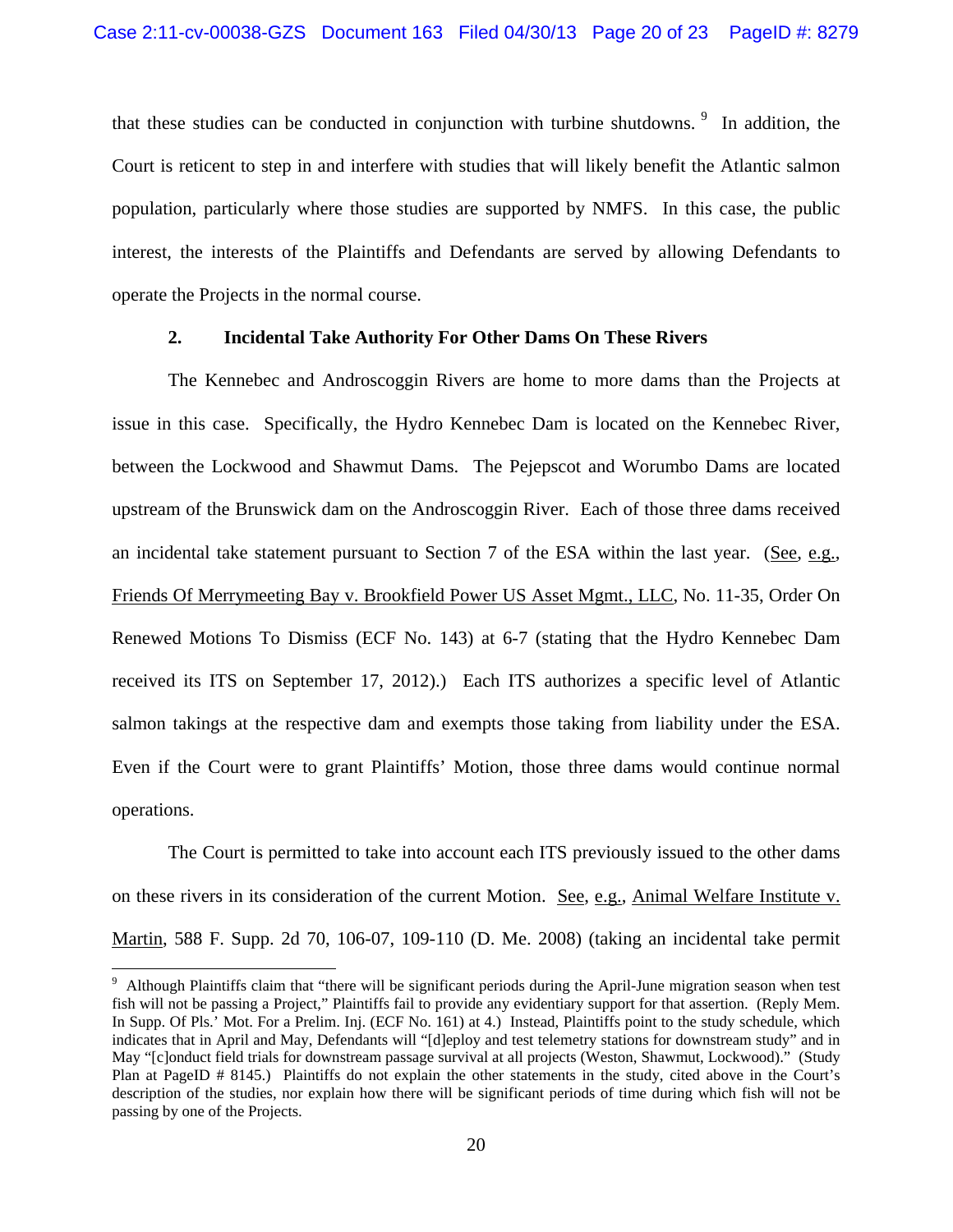application into account when evaluating the relevant impositions and public interest). In each of the related cases, the NMFS, the agency that initially listed the Androscoggin and Kennebec River populations of Atlantic salmon as endangered and then evaluated each incidental take application, found "based on a review of the best available scientific and commercial information" that the operations of each dam "may adversely affect but is not likely to jeopardize the continued existence of the GOM DPS of Atlantic salmon." (See, e.g., Friends Of Merrymeeting Bay v. Brookfield Power US Asset Mgmt., LLC, No. 11-35, Order On Renewed Motions To Dismiss (ECF No. 143) at 6.) The Court finds the grant of incidental take authority by NMFS to the other dams indicative of the impact that the Projects have on the Androscoggin and Kennebec River Atlantic salmon populations.

Further, Defendants are in the process of applying for similar incidental take authorization for the Projects. Indeed, Defendants expect an ITS for the four dams at issue in this case by the end of July of this year. While that ITS will not cover this spring 2013 migration season, the likely grant of the ITS in short order further counsels against imposition of the "extraordinary remedy" of a preliminary injunction. As this Court previously stated in Animal Welfare Institute:

The Court is reluctant to impose an ukase on trapping in the state of Maine based on dueling affidavits for the relatively brief interval before the USFWS acts, since to do so would be in derogation of the Supreme Court's recent admonition about the extraordinary nature of the injunction remedy and its re-emphasis that courts of equity should pay particular regard for public consequences before employing such a remedy.

Animal Welfare Inst., 588 F. Supp. 2d at 109-10 (citing Winter, 555 U.S. at 24).

## **D. Weighing The Factors**

The Court finds that Plaintiffs have failed to meet their burden on this Motion For Preliminary Injunction. While Plaintiffs have shown a likelihood of success on the merits, the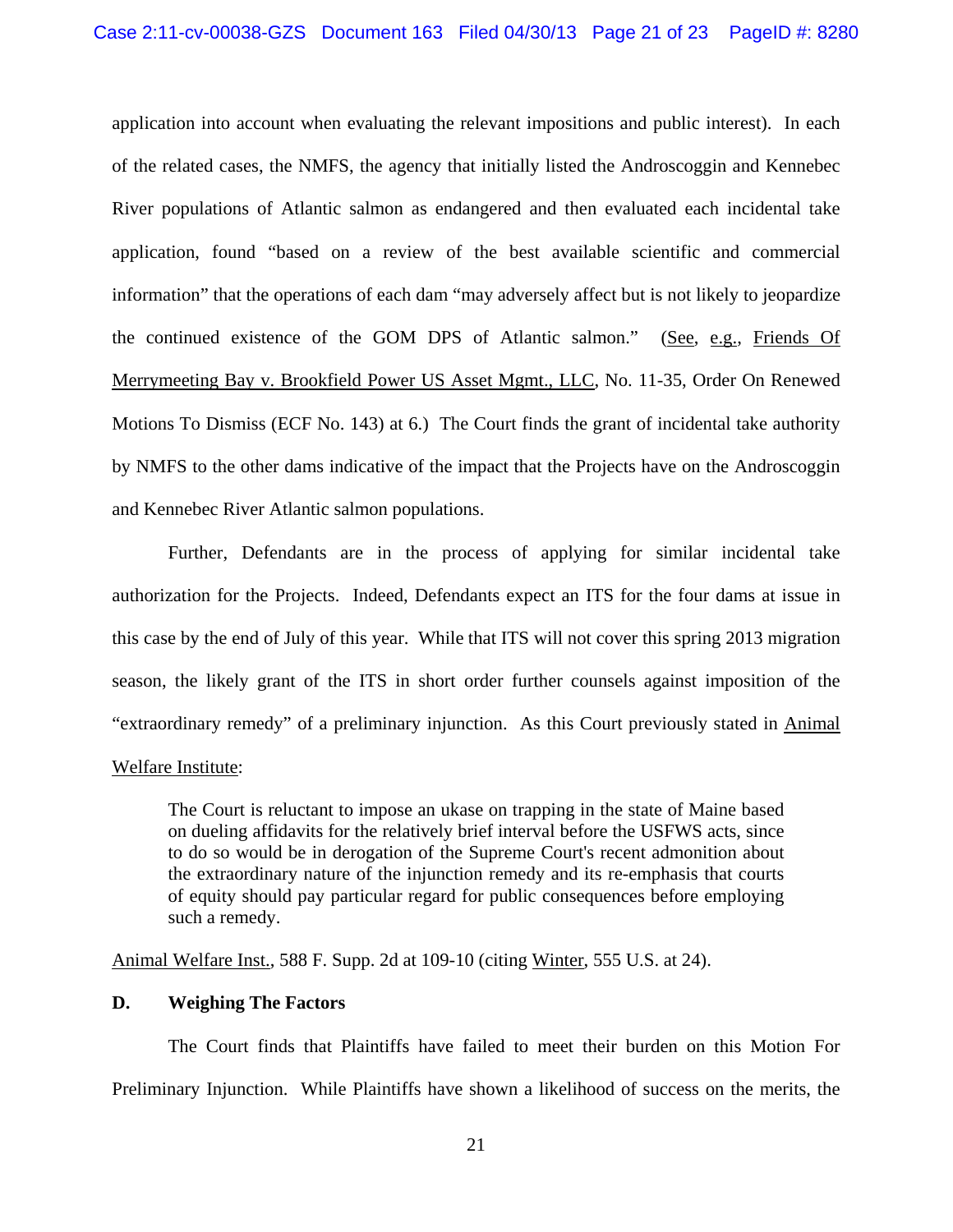likelihood of success simply does not outweigh the other factors. See Abbott Labs. v. Mead Johnson & Co., 971 F.2d 6, 12 (7th Cir. 1992) (stating that "the more likely it is the plaintiff will succeed on the merits, the less the balance of irreparable harms need weigh towards its side; the less likely it is the plaintiff will succeed, the more the balance need weigh towards its side.")

Plaintiffs have not made a strong showing of irreparable harm. Instead, the experts in this case contest the harm that will befall the Atlantic salmon population should the Projects operate their turbines for this short 51-day period. Some number of Atlantic salmon smolts will be harmed regardless of the operation of the turbines, and the increase in the number of Atlantic salmon smolts saved if the turbines cease is measured in the low percentages. Indeed, there will only be a 1% increase in the number of Atlantic salmon smolts saved if the Brunswick Project on the Androscoggin River shutters its turbines. What is not contested is that other factors, such as marine mortality, dictate the recovery of the species. Further, any claim of irreparable harm by Plaintiffs and their experts is belied by the delayed filing of the pending Motion.

Finally, the Court finds that the relevant impositions and the public interest further tip the balance against a preliminary injunction. The public, Defendants, the Atlantic salmon and the interests served by Plaintiffs Friends of Merrymeeting Bay and Environment Maine will be furthered by allowing the Projects to operate during the entirety of the spring 2013 Atlantic salmon smolt migration. All parties and interests benefit from information that could protect this endangered species in the future. The studies proposed by Defendants and supported by NMFS will do exactly that. Further, that other dams on these rivers have incidental take authority and that these Projects are likely to gain the same in the near future counsels this Court against imposing a preliminary injunction. As in Animal Welfare Institute, NMFS with its considerable agency expertise shortly will address the question of the impact of these Projects on Atlantic